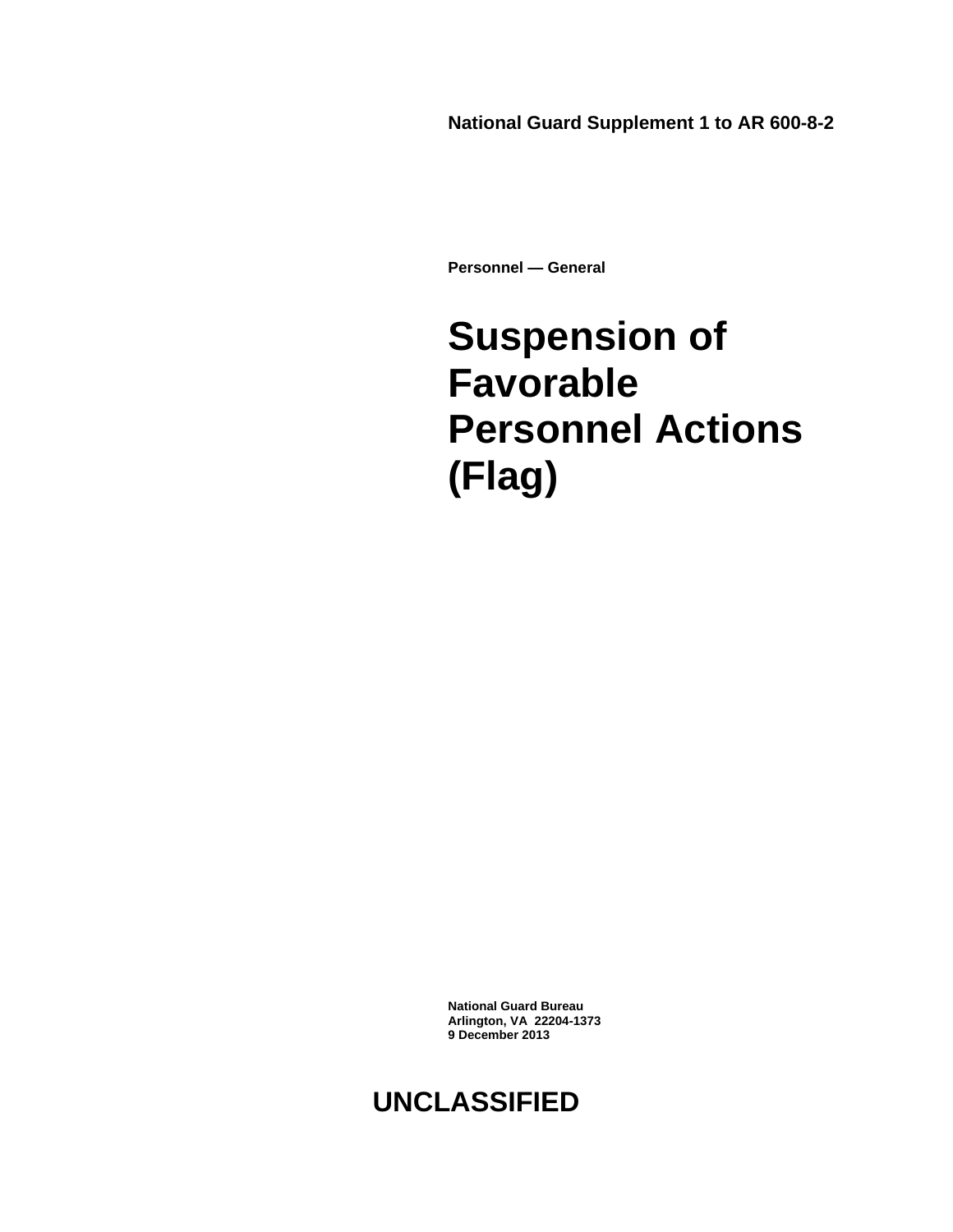# *SUMMARY of CHANGE*

NG Suppl 1 to AR 600-8-2 Suspension of Favorable Personnel Actions (Flag) 9 December 2013

o This is the first National Guard Supplement to AR 600-8-2. This supplement provides guidance and describes procedures to initiate, transfer, and remove a suspension of favorable personnel actions (Flag) for Army National Guard Soldiers who are not on active duty in the strength of the Regular Army.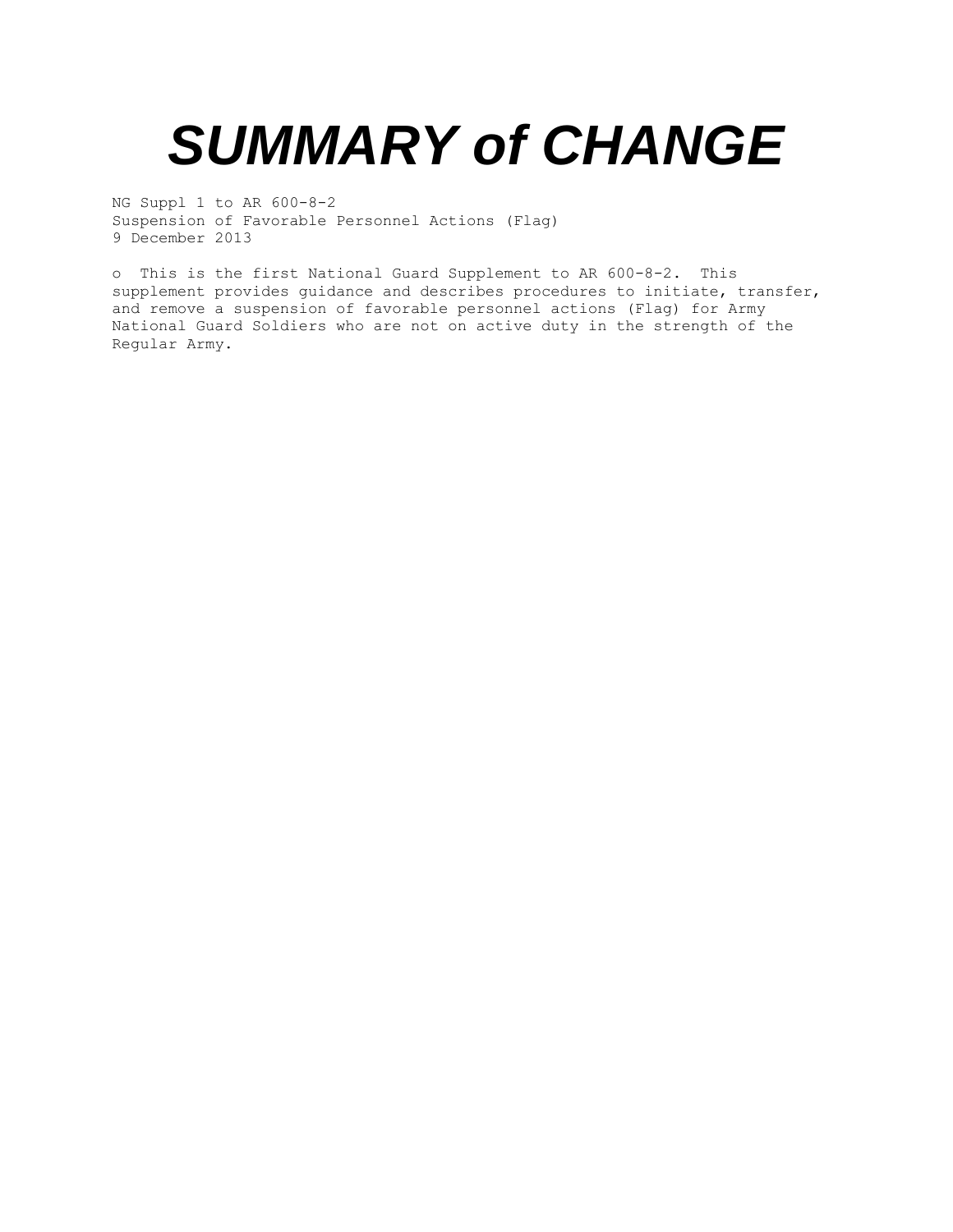#### **Personnel — General**

**Suspension of Favorable Personnel Actions (Flag)**

**By Order of the Secretary of the Army:**

**FRANK J. GRASS General, USA Chief, National Guard Bureau**

**Official:**

**MR. FRIEDRICH L. MARTIN GS-15, DAF Supervisory Plans and Policy Officer**

**History.** This is the first National Guard Supplement to AR 600-8-2. This supplement adds a Chapter 4 with guidance specific to the Army National Guard/Army National Guard of the United States (ARNG/ARNGUS).

**Summary.** This supplement provides guidance and prescribes procedures governing Suspension of Favorable Personnel Actions (SFPA), generally referred to as a Flag, for the members of the ARNG/ARNGUS. The purpose of the Flag is to prevent certain favorable actions for a Soldier who may be in an unfavorable status. It is also used to prevent movement of a Soldier when it is in the best interests of the ARNG/ARNGUS for the Soldier to remain at the current unit of assignment until the unfavorable status is resolved. A Flag is not punishment or restriction, but only an administrative tool to prevent actions that are not in the best interest of the ARNG/ARNGUS. The Flag is not the final disposition of an action. A Flag will remain in effect until disciplinary, administrative, or other action is concluded.

**Applicability.** This supplement applies to the ARNG/ARNGUS when not in active Federal service under a call to active duty.

**Proponent and exception authority.** The proponent of this supplement is the Chief, Personnel Division (ARNG-HRP). The proponent has the authority to approve exceptions to this supplement that are consistent with controlling law and regulations.

**Managers' Internal Control Program.** This supplement contains internal control provisions in accordance with AR 11-2 and identifies key internal controls that must be evaluated (appendix B).

**Supplementation.** Supplementation of this supplement is prohibited without prior approval from Chief, National Guard Bureau, ATTN: ARNG-HRP, 111 South George Mason Drive, Arlington, VA 22204-1373.

**Suggested Improvements.** Users are invited to send comments and suggested improvements on DA Form 2028 (Recommended Changes to Publications and Blank Forms) directly to Chief, National Guard Bureau, ATTN: ARNG-HRP, 111 South George Mason Drive, Arlington, VA 22204-1373.

**\_\_\_\_\_\_\_\_\_\_\_\_\_\_\_\_\_\_\_\_\_\_\_\_\_\_\_\_\_\_\_\_\_\_\_\_\_\_\_\_\_\_\_\_\_\_\_\_\_\_\_\_\_\_\_\_\_\_\_\_\_\_\_\_\_\_\_\_\_\_\_\_\_\_\_\_\_\_\_\_\_\_\_\_\_\_\_\_\_\_\_\_\_**

#### **Distribution.** B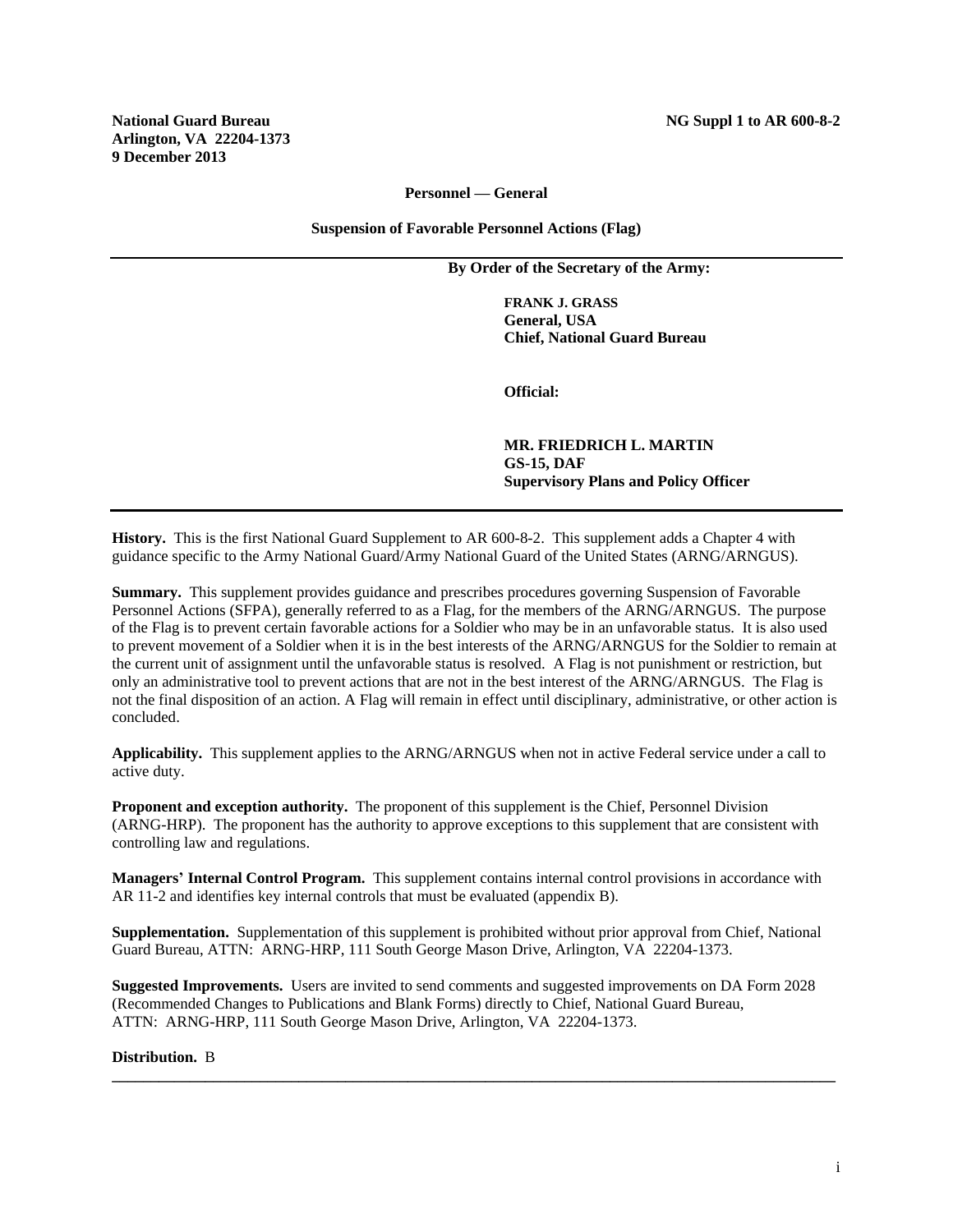Contents (listed by paragraph and number)

#### Add **Chapter 4 Suspension of Favorable Personnel Actions for Army National Guard Soldiers**

Applicability • 4-1 Manpower Resources • 4-2 Levels of Work • 4-3 Procedural standards • 4-4 Initiate a Flag • 4-5 Actions prohibited while favorable personnel actions are suspended • 4-6 Management of the SFPA (Flag) program • 4-7 Transfer a Flag • 4-8 Remove a Flag • 4-9 Retention of Soldiers beyond their expiration term of service or mandatory removal date • 4-10 Procedures for Soldiers called to or ordered to active Federal service • 4-11

#### **Appendixes**

A. References B. Internal Control Evaluation Checklist

#### **Figure List**

Figure 4-1: Example DA Form 268, Initiate a Flag

Figure 4-2: Example DA Form 268, Non-Transferable Flag

Figure 4-3: Example DA Form 268, Remove a Flag

#### **Table List**

Table 4-1: Procedures to Initiate a Flag

Table 4-2: Flag Reason Codes and Report Type Codes for SIDPERS-ARNG

Table 4-3: Procedures to Manage a Flag

Table 4-4: Procedures to Transfer a Flag

Table 4-5: Procedures to Remove a Flag

#### **Glossary**

Added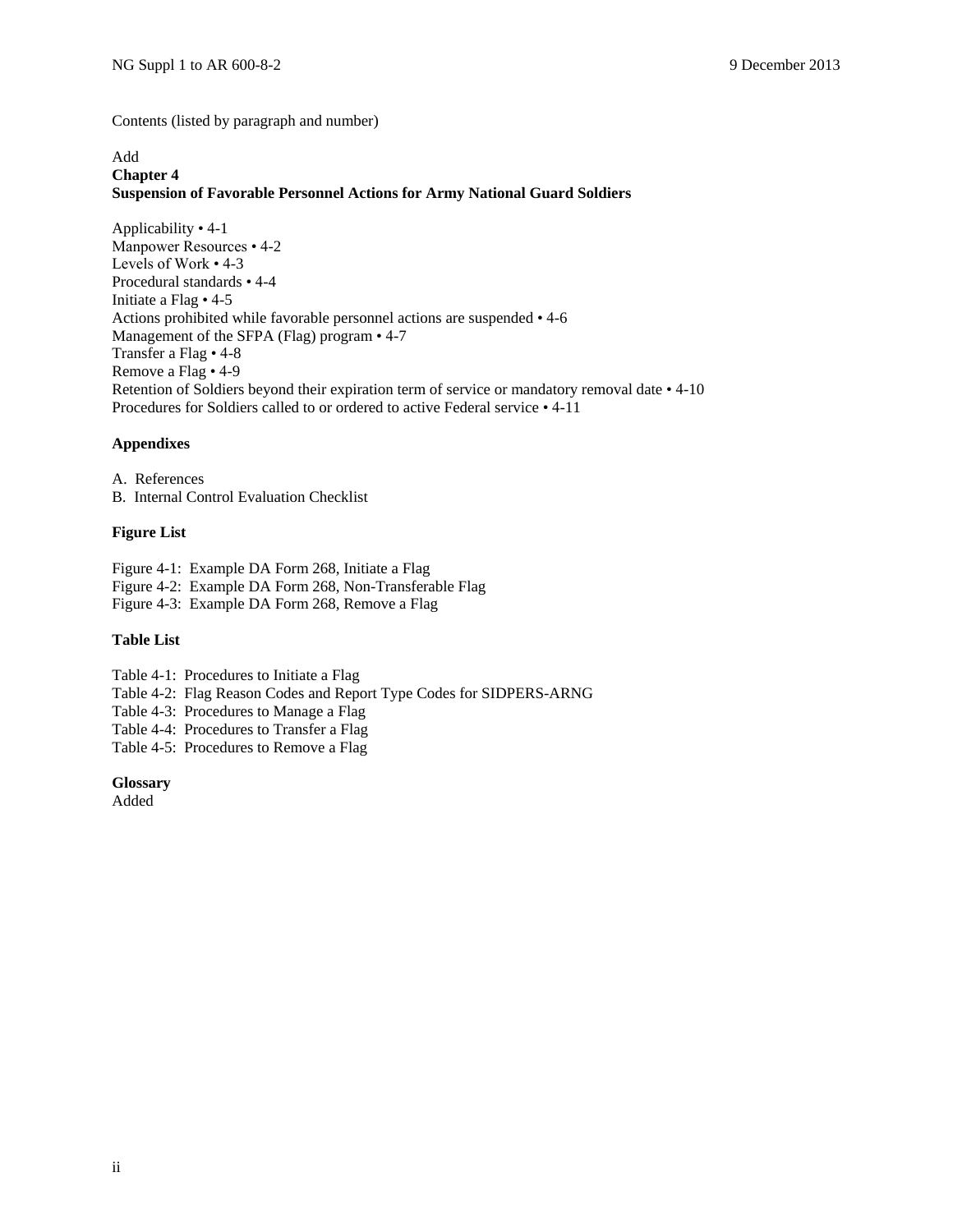#### **Chapter 4**

#### **Suspension of Favorable Personnel Actions for Army National Guard Soldiers**

#### **4-1. Applicability**

The ARNG/ARNGUS will participate in the Army system to guard against the accidental execution of specified favorable personnel actions for Soldiers who are not in good standing using a Flag (DA Form 268).

*a*. The policies and procedures prescribed in AR 600-8-2, chapters 1 through 3 for the Regular Army and the Army Reserve, apply to ARNGUS Soldiers:

(1) Serving on extended active duty.

(2) Performing Active Duty for Operational Support (ADOS) (including temporary tours of active duty) for 181 days or more under 10 USC 12301(d).

(3) Called or ordered to active duty for a full or total mobilization under 10 USC 12301(a).

(4) Serving on active duty in the Active Guard and Reserve (AGR) Program under 10 USC 12301(d).

(5) Serving on Active Duty for Training (ADT) for periods of 31 days or more under 10 USC 12301(d).

*b*. The policies and procedures prescribed by this supplement apply only to ARNGUS Soldiers serving in their Reserve of the Army status while performing any form of active duty, full-time National Guard duty, or inactive duty, whether paid or non-paid, under one of the following statuses:

(1) Performing Inactive Duty, for either training (IDT) under 32 USC 502(a)(1) or funeral honors (IDFH) under 32 USC 115.

(2) Performing Annual Training (AT) (within CONUS under 32 USC 502(a)(2) or OCONUS under 10 USC 12301(d)).

(3) Ordered to active duty for a partial mobilization under 10 USC 12302.

(4) Ordered to active duty for a presidential reserve call up under 10 USC 12304.

(5) Called into Federal service for a domestic emergency under 10 USC 12406 or 10 USC 12306 or insurrection under 10 USC Chapter 15.

(6) Serving on ADT for 30 days or less under 10 USC 12301(d).

(7) Performing ADOS (including temporary tours of active duty) for 180 days or less under 10 USC 12301(d).

(8) Performing Full-Time National Guard Duty (FTNGD) under 32 USC 502(f) in the AGR Program, for training (FTNGD-TNG), for Operational Support (FTNGD-OS), for Counter Drug (FTNGD-CD), and including operational missions for a purpose stated in 32 USC 904.

*c*. The SFPA program does not apply to ARNGUS Soldiers in their performance of State Active Duty (SAD).

#### **4-2. Manpower resources**

For the ARNG, the Flag function responsibility includes Full-Time Support (FTS) personnel efforts from unit through Joint Force Headquarters-State (JFHQ-State) (Military Personnel Management Officer/G-1 (MPMO/G-1)).

#### **4-3. Levels of Work**

In the ARNG, most human resource work is performed by FTS personnel at four primary levels; unit, battalion, brigade, and JFHQ-State (MPMO/G-1).

#### **4-4. Procedural standards**

*a*. Unless otherwise specified in this supplement, only commanding officers, commandants, an officer/civilian with specific authority to sign "For the Commander" (for example, Battalion or higher executive officer, deputy commander, or adjutant), or State Adjutants General (MPMO/G-1) or their designees may authenticate a Flag. Failure to counsel within prescribed times does not invalidate the Flag.

*b*. Only officers, or designees, authorized to direct initiation of a Flag may direct removal of a Flag unless otherwise directed by this regulation or the State Adjutant General (MPMO/G-1).

*c*. Initiate a Flag within three working days after a Soldier's status changes from favorable to unfavorable and enter the corresponding code into the HR system.

*d*. Initiate a separate Flag for each reason. A Soldier may have more than one Flag in effect at one time.

e. Enter as the effective date for a Flag, whether initial, transfer, or final, the date of the actual occurrence on which the Soldier's status changes as shown on the Flag. The actual date of the final action of the causative factor or event is the effective date and the date on which the Flag will be removed.

*f*. Treat each Flag separately. The initiation of a new Flag or the removal of another Flag will have no effect on any other current, valid Flag.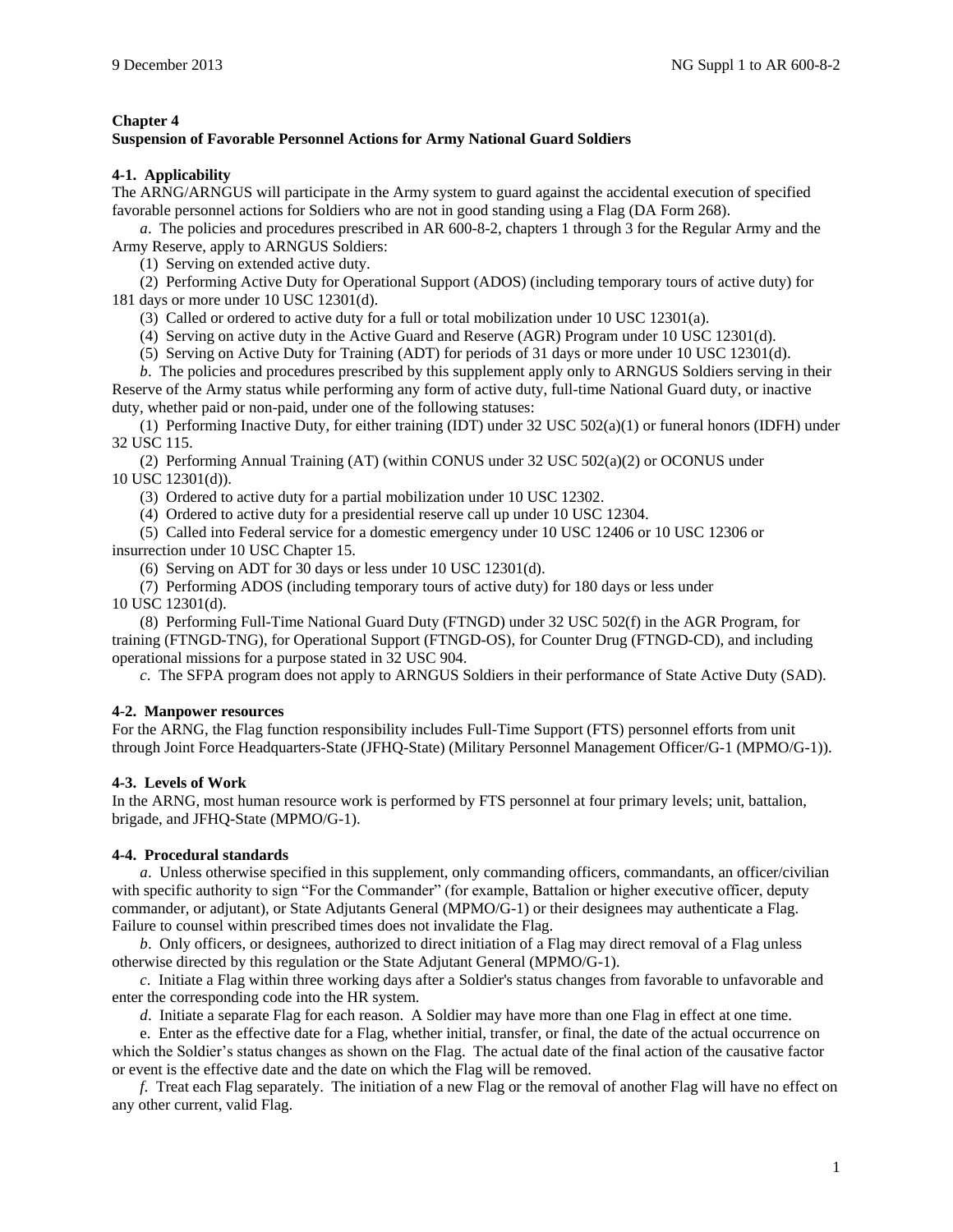*g.* The flagging authority, unit commander, or designee will counsel all Soldiers in writing, upon initiation of any Flag. This counseling should take place before the conclusion of the first period of training or other duty following the date the Flag was initiated.

*h.* Review each active Flag case monthly.

*i*. Remove a Flag using a final report within three working days after a Soldier's status changes from unfavorable to favorable, the Soldier dies, is separated or discharged completely from military service, is enlisted or appointed in another uniformed Service, or when other final action is taken; and enter the corresponding code into the HR system. See paragraph 4-9 in this chapter.

*j*. Reassign or transfer Soldiers with active Flags only when directed by the Soldier's State Adjutant General or authorized by a provision of this regulation.

*k.* Maintain files of active and closed Flags at the unit or the battalion S-1 as follows:

(1) File DA Forms 268 and supporting documents on active Flags in unit files for all assigned Soldiers and Soldiers attached to their units for administration. Use record number 600-8-2a1 IAW AR 25-400-2**,** Army Records Information Management System (ARIMS).

(2) Verify current Flags periodically as required in paragraph 4-7c(2) of this supplement.

(3) Maintain files of closed Flags for one year at the unit or the battalion S-1.

(4) Retain the supporting documents on closed Flags for special interest programs such as APFT failure and AWCP in the AMHRR or in a central location at the unit or the battalion S-1.

#### **4-5. Initiate a Flag**

Procedural steps to initiate a Flag are in table 4-1. An example DA Form 268 to initiate a Flag is in figure 4-1. Flag reason codes and the report type codes with which each Flag reason code is used are in table 4-2. Report type codes are also discussed in paragraph 4-7. Circumstances that require the initiation of Flags include, but are not limited to:

*a. Adverse Actions (Flag code A). Commanders will Flag Soldiers for adverse actions including, but not limited to: (This does not include punishment phase (code H) or drug or alcohol related offense (code U or V).*

(1) Soldiers against whom non-judicial punishment or court-martial proceedings (immediately upon preferral of charges or pretrial confinement) under State military codes, or civilian criminal charges, restraint, or confinement, have been initiated, and those who are the subjects of proceedings and have been notified of an order to active duty under 10 USC 802(d).

(2) Soldiers against whom disciplinary action is taken under the Uniform Code of Military Justice (UCMJ), comparable State law, reclassification board action for inefficiency or misconduct, or upon loss of qualifications, as prescribed in NGR 600-200, paragraph 2-12.

(3) Soldiers against whom proceedings for administrative reduction have been initiated for misconduct or inefficiency IAW AR 600-8-19, chapter 10.

(4) Soldiers who are declared unsatisfactory participants IAW AR 135-91, chapter 4.

(5) Soldiers who are barred from extension of enlistment or reenlistment or have been recommended for bars and are awaiting action by the approval authority. When a bar is approved, the Flag will remain in effect until the bar is removed, IAW NGR 600-200, chapter 6, or until the Soldier is discharged from the Army National Guard.

(6) Soldiers pending a flying evaluation board under the provisions of AR 600-105, chapter 6.

*b*. *Involuntary Separation or Discharge (field initiated) (Flag code B) or (HQDA or State initiated) (Flag code W))*. This includes all reasons for involuntary separations or discharges IAW AR 135-175, AR 135-178, AR 135-205, NGR 600-200, NGR 635-101, or NGR 635-102. The Flag will remain in effect until the Soldier is separated, discharged or retained.

*c*. *Removal from Selection List (field initiated) (Flag code C) or (HQDA or State initiated) (Flag code F)).*  Involuntary removal from a selection list for promotion, command, command sergeant major, or school.

*d*. *Referred Officer Evaluation Report (OER) or Relief-for-Cause Noncommissioned Officer Evaluation Report (NCOER) (Flag code D)*. Initiate a Flag effective on the thru date of the referred OER or relief-for-cause NCOER is completed on the rated Soldier (AR 623-3 and DA Pam 623-3). The Flag will remain in effect until the OER or NCOER has been accepted as error-free by the MPMO/G-1 or NGB and entered into the Soldier's Army Military Human Resource Record (AMHRR) IAW AR 600-8-104, or when the Soldier is separated or discharged.

*e*. *Security Violation (Flag code E).* Commanders will Flag Soldiers in all instances of adverse administrative personnel security actions as follows:

(1) Repetitive security violations. A Flag will only be imposed if there is a reasonable belief an individual's ability to protect classified information has been compromised as described in AR 380-5. The commander will coordinate with the command/State security manager and the U.S. Army Central Personnel Security Clearance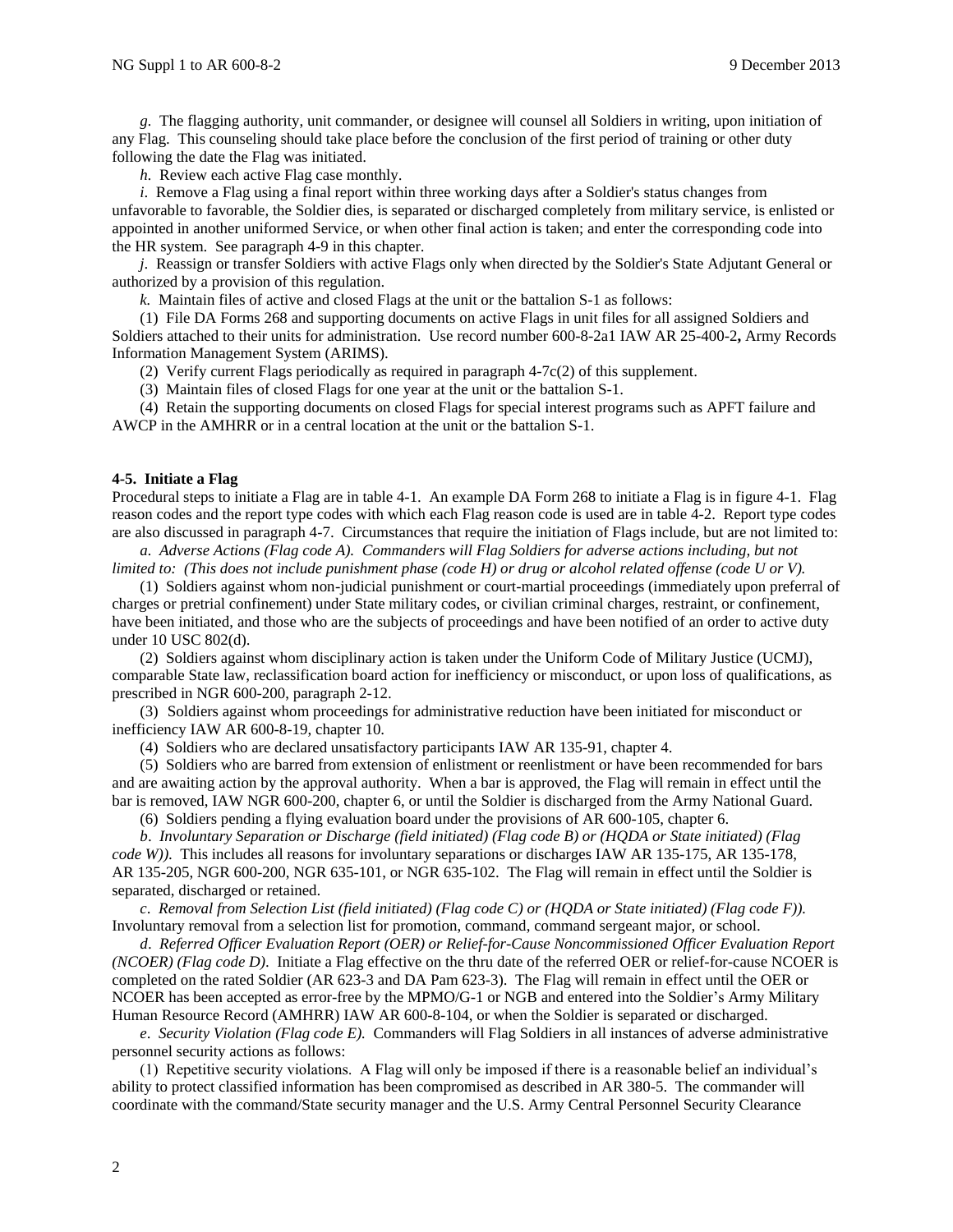Facility prior to implementing a flagging action. Because these matters may also have counterintelligence implications, the commander or security manager should ensure that the local supporting counterintelligence office is notified IAW AR 381-12.

(2) Matters related to investigation of national security crimes. In a counterintelligence investigation in which a determination has been made that the subject was or is engaged in the national security crimes of espionage, subversion, sedition, treason, or terrorist activity and the UCMJ authority has decided to pursue investigation or prosecution under 10 USC 802(d). Flagging action will be accomplished only in coordination with the supporting Army counterintelligence organization and the appropriate staff judge advocate.

(3) Security clearance. Soldier will be flagged when the Commander, U.S. Army Central Personnel Security Clearance Facility, denies or revokes the Soldier's security clearance IAW AR 380-67.

*f*. *Punishment Phase (Flag code H).* Soldiers will be flagged when actions resulting from a court-martial or non-judicial punishment have moved into the punishment phase, or punishment imposed by a civilian court as a condition of parole, probation or suspended sentence, and punishment does not include confinement, restraint or geographical travel restriction. This action will apply to any ARNG Soldier in a Title 10 or Title 32 USC status.

*g*. *Army Physical Fitness Test failure (Flag code J).*

(1) Favorable personnel actions will be suspended when Soldiers fail the most recent APFT administered for record; or fail to take or pass an APFT within the period prescribed by regulation through their own fault as determined by the first commander in the chain of command who is senior to the Soldiers concerned. The effective date will be the date of failure, failure to test, or failure to complete the test successfully as scheduled by the Soldier's unit of assignment or attachment.

(2) Favorable personnel actions will not be suspended when Soldiers have permanent or temporary profiles and cannot be administered alternate APFTs, or are not able to undergo APFTs because of conditions beyond the Soldiers' control (determined by the first commander in the chain of command who is senior to the Soldier concerned), such as illness or injury on or before the date the Soldiers were scheduled to take the APFT.

(3) Flags initiated for APFT failures prior to pregnancy will remain in effect throughout the pregnancy, plus the time to prepare, and until the Soldiers pass record APFTs.

*h*. *Army Weight Control Program (AWCP) (Flag code K).* For failures to meet body composition standards, in AR 600-9 the effective dates of the Flags are the dates on which the commander signs the memorandum of notification of enrollment in the AWCP.

*i*. *Commander Investigation (Flag code L) and Law Enforcement Investigation (Flag code M)*. Soldiers who are the subject of investigation by military, state, or civilian authorities concerning credible allegations or incidents that reflect unfavorably on the character or integrity of the Soldiers. Initiate a Flag when authorities start a formal or informal investigation. Initiate the Flag when it may result in administrative, punitive, or disciplinary action prescribed in State code for Soldiers serving under Title 32 USC.

(1) Commanders will initiate Flags (Flag code L) on Soldiers who are the subjects of investigations that may result in disciplinary action.

(2) Commanders will initiate Flags (Flag code M) on Soldiers identified as possible subjects by Criminal Investigation Command (CID), Military Police (MP), or civilian law enforcement during the course of investigations.

*j*. *Not recommended for Automatic Promotions (Flag code P) and (Flag code T)*.

(1) Commanders will initiate Flags (Flag code P) for enlisted Soldiers not recommended for automatic promotion to PV2, PFC, or SPC IAW AR 600-8-19.

(2) Commanders will initiate Flags (Flag code T) for officers not recommended for automatic promotion to 1LT or CW2 IAW AR 135-155, NGR 600-100, and NGR 600-101.

*k*. *Drug Abuse (Adverse Action) (Flag code U).* Initiate a Flag following: initiation of proceedings under nonjudicial punishment; court-martial proceedings (immediately upon preferral of charges or pretrial confinement); civilian criminal charges; restraint, or confinement; pending a non-punitive memorandum of reprimand, censure, or admonishment; or other disciplinary action for drug related offenses including, but not limited to, positive drug test IAW AR 600-85. The effective date of the Flag is the date of the offense. A Flag is initiated based on the adverse action resulting from the drug abuse-related incident. A Flag may not be initiated based on referral, screening, or enrollment into the Army Substance Abuse Program (ASAP).

*l*. *Alcohol Abuse (Adverse Action) (Flag code V).* Initiate a Flag following: initiation of proceedings under nonjudicial punishment; court-martial proceedings (immediately upon preferral of charges or pretrial confinement); civilian criminal charges; restraint, or confinement; pending a non-punitive memorandum of reprimand, censure, or admonishment; or other disciplinary action for alcohol related offenses including, but not limited to, driving under the influence, on-duty impairment due to alcohol consumption IAW AR 600-85, or drunk and disorderly conduct.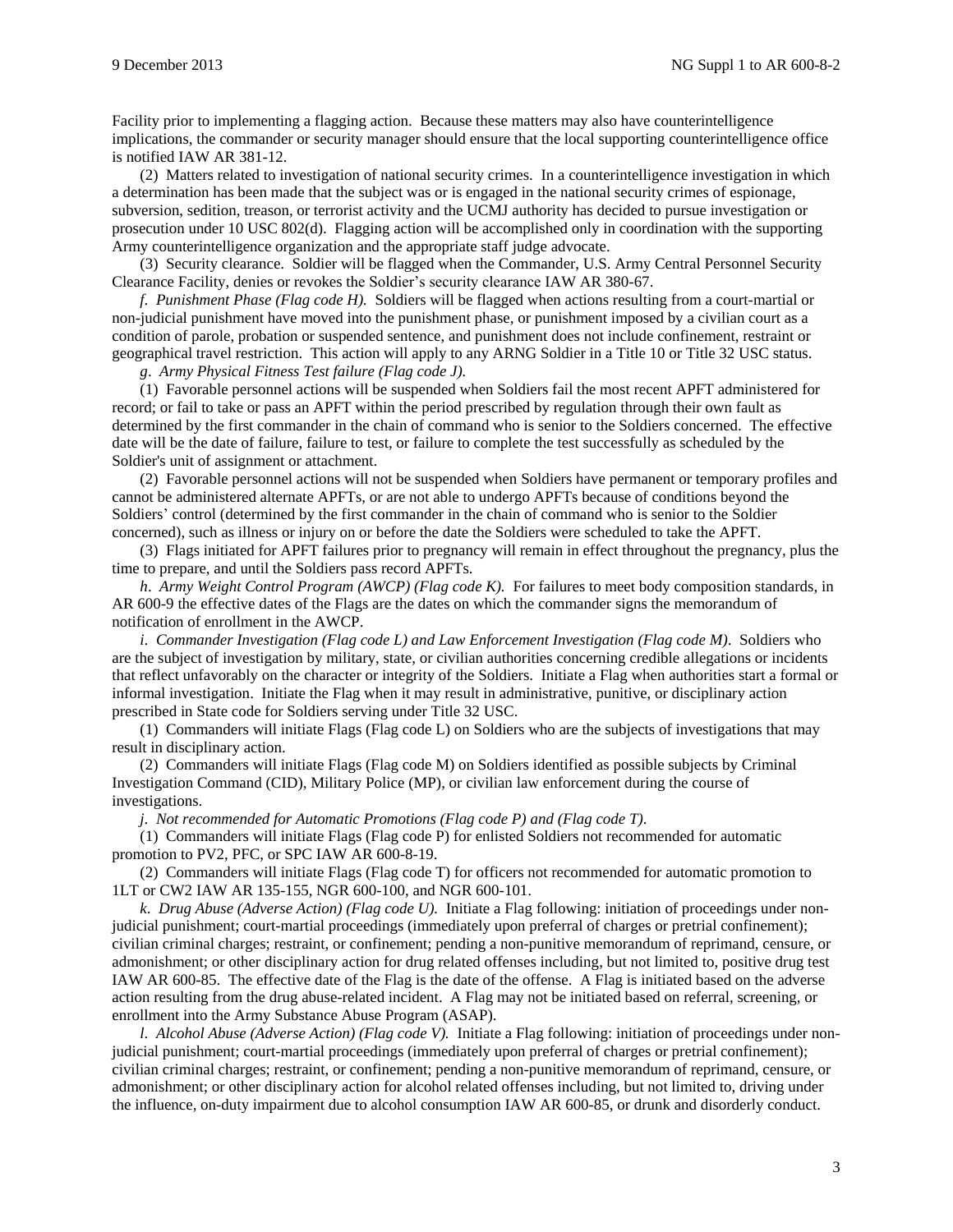The effective date of the Flag is the date of the offense. A Flag is initiated based on the adverse action resulting from the alcohol abuse-related incident. A Flag may not be initiated based on referral, screening, or enrollment into the ASAP.

*m*. *Other Flags for the following reasons (Flag code X).*

(1) *Lautenberg Amendment (Flag code X).* Commanders will initiate Flags on Soldiers with qualifying convictions under the Domestic Violence Amendment to the Gun Control Act of 1968 IAW AR 600-20, paragraph 4-23b(2).

(2) *Family Care Plan (Flag code X)*. Commanders will initiate Flags on Soldiers who fail to establish or maintain an adequate Family Care Plan IAW AR 600-20, paragraph 5-5.

(3) *Professional licensing, certification and competency of Army Medical Department health care workers and veterinarians* (Flag code X). Only The Surgeon General of the Army (or designee) may impose Flags for Army Medical Department (AMEDD) health care personnel for reasons related to licensure, certification, clinical competency, or professional misconduct related to delivery of a health care item or service. The Army National Guard Surgeon will be involved in all of these matters pertaining to ARNG AMEDD personnel who are not on active duty. Applicable processes are governed by 10 USC 1102 and DOD 6025.13-R as prescribed in AR 40-68. This arrangement does not preclude commanders from imposing a Flags for reasons other than endorsement or credentialing.

(4) *Chaplains (Flag code X).* Only the Chief of Chaplains or designated representative may impose a Flag on a chaplain for reasons involving the chaplain's denominational endorsement or credentialing. If an endorsing agency notifies the Army Chief of Chaplains that the endorsement of an ARNG chaplain has been removed, the Office of the Chief of Chaplains (OCC) will notify the ARNG Staff Chaplain who will then notify the Senior Army Chaplain of the State and the ARNG G-1. The ARNG G-1 will inform the State MPMO/G-1. This arrangement does not preclude commanders from imposing a Flags when the issue relating to endorsement or credentialing is associated with a criminal act.

(5) *Professional licensing and certification of judge advocates, legal administrators, and military paralegals (Flag code X)*. The Judge Advocate General (TJAG) (or designee) may request the imposition of a Flag for an ARNG judge advocate, military trial or appellate judge, legal administrator (warrant officer military occupational specialty (MOS) 270A), or military paralegal (enlisted MOS 27D) not in active federal service based on licensure, certification, or other concerns. TJAG will notify the NGB Chief Counsel (NGB-JA), who will inform the ARNG G-1. The ARNG G-1 will notify the JFHQ-State (MPMO/G-1) of the requested flagging action. This arrangement does not preclude a commander from initiating a Flag for reasons other than licensing or certification.

(6) *Non-compliance of RC Member: physical examinations (Flag code X)*. Commanders will initiate Flags on Soldiers who fail to complete a comprehensive medical readiness health and dental assessment on an annual basis or when directed IAW AR 40-501 and 10 USC 10206.

| Table 4-1   |                                      |                                                                                             |  |
|-------------|--------------------------------------|---------------------------------------------------------------------------------------------|--|
|             | <b>Procedures to Initiate a Flag</b> |                                                                                             |  |
| <b>Step</b> | Work center                          | <b>Required action</b>                                                                      |  |
|             | Unit                                 | Prepare the DA Form 268 see sample at (figure 4-1), if the Flag is required.                |  |
| 2           | Unit                                 | Attach supporting documentation to the completed DA Form 268.                               |  |
| 3           | Unit                                 | Commander will verify DA Form 268 for accuracy and sign.                                    |  |
| 4           | Unit                                 | Forward the Flag through chain of command as prescribed by the MPMO/G-1.                    |  |
| 5           | Unit                                 | File the DA Form 268 and supporting documents in unit files using ARIMS record              |  |
|             |                                      | number 600-8-2a1.                                                                           |  |
| 6           | $MPMO/G-1$                           | Designate by position the individual(s) authorized to add, delete or change the information |  |
|             |                                      | required to support the Flag in the human resources system.                                 |  |
|             | $MPMO/G-1$                           | Provide monthly reports to units.                                                           |  |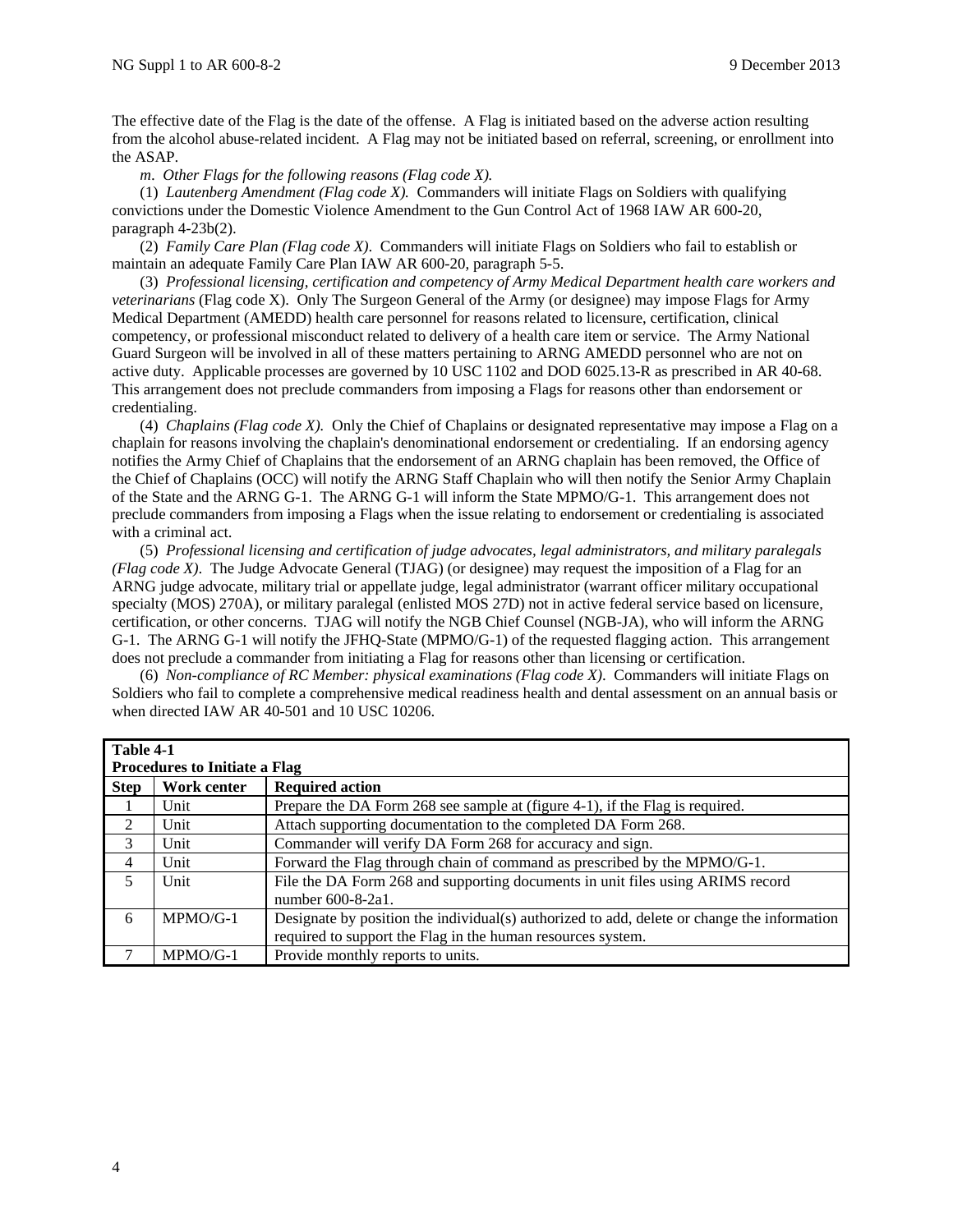| Table 4-2<br>Flag Reason Codes and Report Type Codes for SIDPERS-ARNG                                       |                |             |          |             |                          |             |   |
|-------------------------------------------------------------------------------------------------------------|----------------|-------------|----------|-------------|--------------------------|-------------|---|
| (X under Report Type Codes shows the Report Type Codes that apply to that Flag Reason Code)                 |                |             |          |             |                          |             |   |
| <b>Flag Reason Code Names</b>                                                                               | Flag           |             |          |             | <b>Report Type Codes</b> |             |   |
|                                                                                                             | <b>Reason</b>  |             |          |             | (See note below)         |             |   |
|                                                                                                             | <b>Codes</b>   | A           | $\bf{B}$ | $\mathbf C$ | D                        | E           | z |
| Adverse Action (except Reason Codes H, U, and V)                                                            | A              | X           |          | X           | X                        |             | X |
| Involuntary Separation or Discharge (Field Initiated)                                                       | $\bf{B}$       | X           |          | $\mathbf X$ | X                        |             | X |
| Removal from a Selection List (Field Initiated)                                                             | $\mathcal{C}$  | X           |          | $\mathbf X$ | X                        |             | X |
| Referred OER or Relief for Cause NCOER                                                                      | D              | X           |          | $\mathbf X$ | X                        |             | X |
| <b>Security Violation</b>                                                                                   | E              | X           |          | X           | X                        |             | X |
| Removal from a Selection List (HQDA or State Initiated)                                                     | $\overline{F}$ | X           |          | $\mathbf X$ | X                        |             | X |
| Punishment Phase (Adverse Action)                                                                           | $\overline{H}$ | X           | X        | $\mathbf X$ | X                        |             | X |
| Army Physical Fitness Test Failure                                                                          | $\bf J$        | X           | X        |             |                          | X           | X |
| Army Weight Control Program                                                                                 | K              | X           | X        |             |                          | X           | X |
| Commander Investigation                                                                                     | L              | X           |          | X           | X                        |             | X |
| Law Enforcement Investigation                                                                               | M              | X           |          | $\mathbf X$ | X                        |             | X |
| Not Recommended for Automatic Promotion to PV2/PFC/SPC                                                      | $\mathbf P$    | X           |          |             |                          | $\mathbf X$ | X |
| Not Recommended for Automatic Promotion to 1LT/CW2                                                          | T              | X           |          |             |                          | X           | X |
| Drug Abuse (Adverse Action)                                                                                 | U              | X           |          | X           | X                        |             | X |
| Alcohol Abuse (Adverse Action)                                                                              | $\overline{V}$ | $\mathbf X$ |          | $\mathbf X$ | X                        |             | X |
| Involuntary Separation or Discharge (HQDA or State Initiated)                                               | W              | X           |          | $\mathbf X$ | X                        |             | X |
| Other - Lautenberg Amendment                                                                                | $\mathbf X$    | X           |          | X           | X                        |             | X |
| Other - No Family Care Plan                                                                                 | X              | $\mathbf X$ |          |             |                          | X           | X |
| Other - Army Medical Department Failure to Obtain or                                                        | X              |             |          |             |                          |             |   |
| Maintain a License, Certification, and/or Registration                                                      |                | X           |          | X           | X                        |             | X |
| Other - Chaplain - denominational endorsement or credential                                                 | X              | X           |          | X           | X                        |             | X |
| matters                                                                                                     |                |             |          |             |                          |             |   |
| Other - Professional licensing and certification of judge                                                   | X              | X           |          | X           | X                        |             | X |
| advocates, legal administrators, and military paralegals                                                    |                |             |          |             |                          |             |   |
| Other - Non-compliance with 10 USC Section 10206,                                                           | X              | X           |          |             |                          | X           | X |
| Members: Physical Examinations (ARNG and USAR)                                                              |                |             |          |             |                          |             |   |
| <b>Note: Report Type Codes are:</b>                                                                         |                |             |          |             |                          |             |   |
| A – Initial. Prepare this report in every instance that requires a Flag.                                    |                |             |          |             |                          |             |   |
| <b>B</b> - Transferable. Prepare this report in every instance that requires a transferable Flag.           |                |             |          |             |                          |             |   |
| C – Final Report – Favorable. Prepare this report when an investigation results in no substantial findings, |                |             |          |             |                          |             |   |
| charges are dropped, Soldier is exonerated, or no disciplinary action is taken.                             |                |             |          |             |                          |             |   |
| $D$ – Final Report – Unfavorable. Prepare this report when –                                                |                |             |          |             |                          |             |   |
| 1. The investigation finds substantiated charges; or -<br>2. The punishment is completed.                   |                |             |          |             |                          |             |   |
| $E$ – Final Report – Other. Prepare this report when –                                                      |                |             |          |             |                          |             |   |
| 1. The Soldier with an active Flag for APFT failure passes a record APFT (Flag code J).                     |                |             |          |             |                          |             |   |
| 2. The Soldier is not in compliance with the AWCP and the Soldier subsequently meets the Army body          |                |             |          |             |                          |             |   |
| composition standard (Flag code K).                                                                         |                |             |          |             |                          |             |   |
| 3. The commander's decision to block an automatic promotion (Flag codes P and T) is removed.                |                |             |          |             |                          |             |   |

- 4. The Soldier's Family Care Plan (Flag code X) is certified.
	- 5. The Soldier completes a Periodic Health Assessment or physical examination to comply with 10 USC 10206 (Flag Code X).
	- 6. Death of a Soldier.
	- Note: Do not use Report Type Code E to close erroneous Flags.
- **Z – Erroneous Report.** Use this report to close erroneous Flags.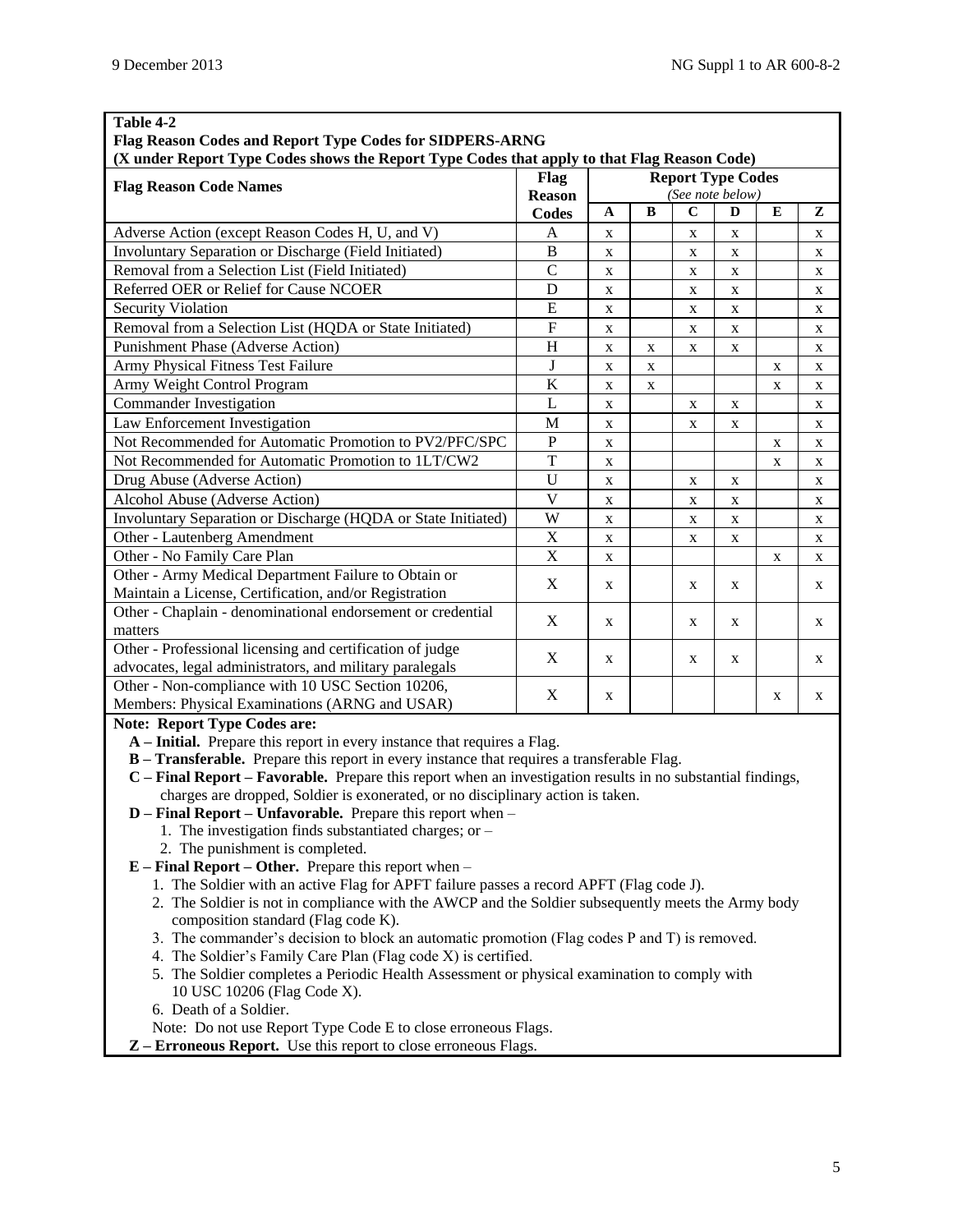#### **4-6. Actions prohibited while favorable personnel actions are suspended**

Once initiated, the Flag precludes the personnel actions listed below unless specifically authorized by this regulation:

*a*. Appointment, reappointment, extension, and immediate reenlistment.

*b*. Approval for extension of voluntary active service for any purpose to include:

(1) Extended active duty.

(2) AGR tour (Title 10 or Title 32, USC). This does not prohibit being re-ordered to an AGR tour upon release from mobilization.

(3) ADT, ADOS, FTNGD-TNG, FTNGD-OS, or FTNGD-CD.

*(a)* For ARNGUS Soldiers with an active Flag, HQDA may direct involuntary AD or ADT, and State Adjutants General may direct involuntary FTNGD for Training or Operational Support.

*(b)* When not precluded by other policies, State Adjutants General may approve: Initial Active Duty for Training (IADT); ADT or FTNGD-TNG for the purpose of qualifying for a MOS, a special qualification identifier, an additional skill identifier, or a language identification code; skill refresher courses; or other specialty skill training courses; and the performance of FTNGD-OS or FTNGD-TNG for mission-related duties including those in 32 USC 502(f) for a purpose stated in 32 USC 904.

*c*. Reassignment and transfers:

(1) Soldiers with an active Flag may not be reassigned (intrastate) or transferred (interstate). However, Soldiers enrolled in an alcohol or drug rehabilitation program may be reassigned if the program will be continued at the gaining unit. These Soldiers may only be transferred with the concurrence of State Surgeon(s).

(2) Soldiers may be reassigned when the suspension continues in effect for an action for which the Soldier is undergoing punishment (with no restraint) imposed by a civil court, a criminal court, a court-martial, or non-judicial punishment under State Code.

(3) Soldiers pending involuntary removal from promotion, command, command sergeant major, or school selection lists may be reassigned or transferred once the Soldier has been given the opportunity to submit a rebuttal and the action has been forwarded to the selection authority for final determination.

(4) Soldiers may be reassigned or transferred when the suspension is solely because the Soldier has failed an APFT or is in the AWCP.

(5) Soldiers may be reassigned or transferred upon the direction of State Adjutants General.

*d*. Promotion, promotion board action; lateral appointment to CPL, 1SG, or CSM, and officers with an active Flag.

(1) Enlisted Soldiers with an active Flag will not be promoted, advanced, laterally appointed to CPL, 1SG, or CSM, or frocked. However, Soldiers will be considered by promotion boards and after their Flags are removed may be integrated into promotion lists as prescribed in AR 600-8-19, chapter 7, section IX.

(2) Officers with active Flags are not eligible for extension of Federal recognition in higher grades. However, Federal recognition actions may continue to be processed, except that Federal recognition may not be granted while Flags are active. State Adjutants General (MPMO/G-1) will ensure promotion recommendations sent to the Chief, National Guard Bureau (CNGB) (ARNG-HRP or NGB GOMO) are assembled with a copy of each Flag as the first document(s) to preclude the inadvertent extension of Federal recognition.

*e*. Awards and decorations. The matter of personal Federal decorations and badges for flagged Soldiers are governed by AR 600-8-22, paragraph 1-17. State awards are not within the purview of this regulation and will be administered IAW each State's award regulation.

*f*. Attendance at professional military or civilian schools.

(1) This applies to professional military schools and resident individual training courses, whether in a paid or non-paid status. This does not include IADT and MOS qualification training, courses leading to the award of a special qualification identifier, an additional skill identifier, or a language identification code, skill refresher courses, or other specialty skill training courses. These are required to sustain individual training readiness including preparation for mobilization.

*(a)* Enlisted personnel: IADT includes basic combat training, advanced individual training, one station unit training, and one station training.

*(b)* Officers: IADT includes the Basic Officer Leaders Course (BOLC), or the Warrant Officer Basic Course (WOBC).

(2) Civilian schools are post-secondary and technical courses that are fully or partially funded by the Army in which individual Soldiers participate on a part- or full-time basis. Examples are undergraduate and graduate degree completion programs, and other professional development programs. These do not include off-duty education courses funded at personal expense or through Federal entitlement programs such as the Montgomery GI Bill.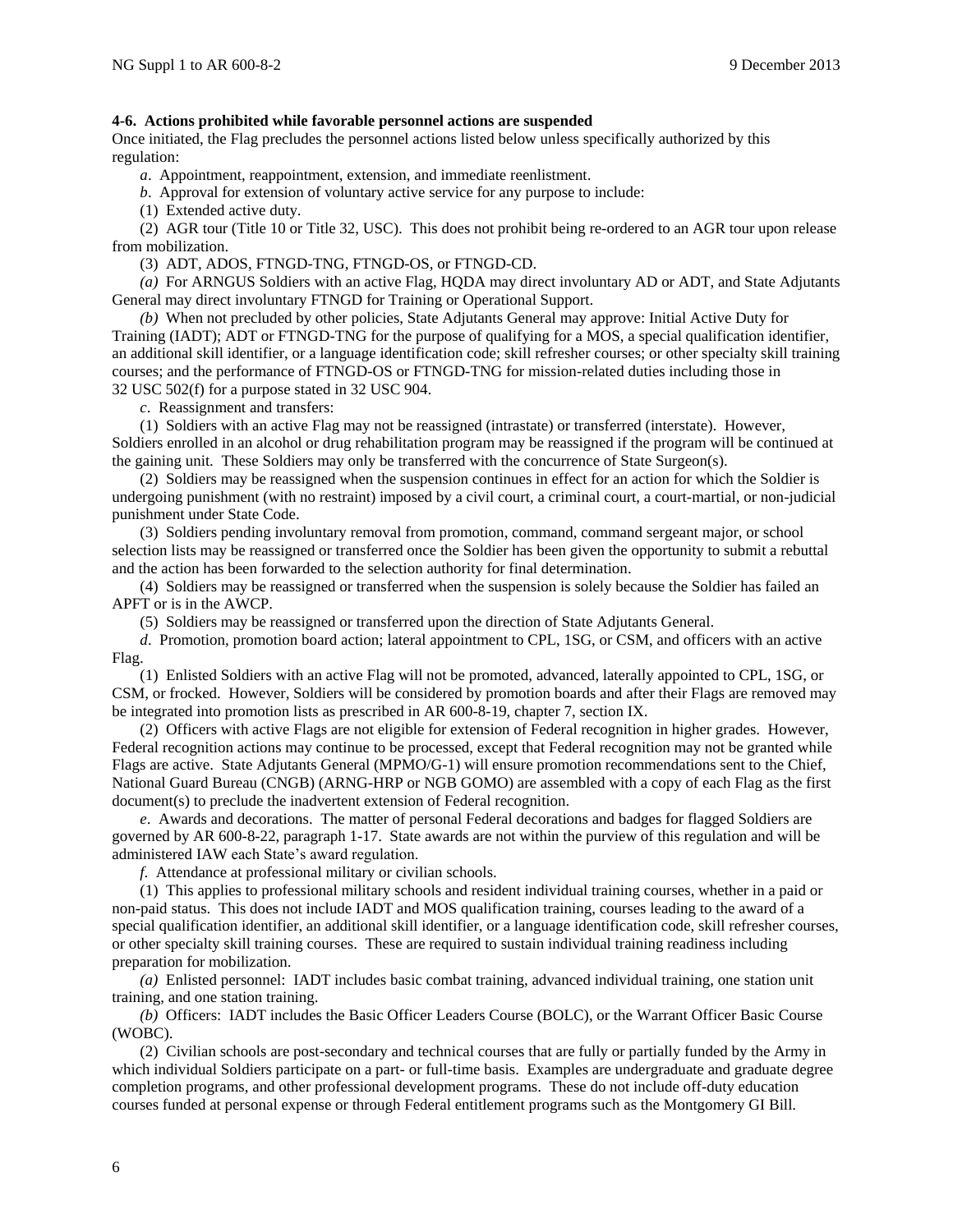*g*. Unqualified resignation or discharge. A request will not be processed or approved for a Soldier who is flagged except when the suspension is solely because the Soldier has failed an APFT or is in the AWCP. An ARNGUS officer may submit a request for unqualified resignation or discharge for consideration by the State Adjutant General while flagged for any reason, but the request must be submitted and received prior to withdrawal of Federal recognition.

*h*. Voluntary retirement. A request will not be processed or approved for a Soldier with an active Flag except as follows:

(1) Soldiers with 20 or more years of qualifying service for non-regular retired pay may be either transferred to the USAR for assignment to Retired Reserve or concurrently separated or discharged from the Army National Guard and as a Reserve of the Army if the Flag is solely for APFT failure or enrollment in the AWCP.

(2) Officers with 20 or more years of qualifying service for non-regular retired pay who are being considered for involuntary separation may be either transferred to the Retired Reserve or concurrently separated or discharged from the Army National Guard and as a Reserve of the Army, unless their Federal recognition has been withdrawn.

(3) Both actions in (1) and (2) are open to individuals who are eligible for reduced retirement ages under NGR 680-2, paragraph 3-1 b.

*i*. Advance or excess leave. Commanders will not grant advance or excess leave to Soldiers on FTNGD, who are flagged, except for emergency or extraordinary circumstances IAW AR 600-8-10.

*j*. Assumption of command or appointment as CPL, 1SG or CSM.

#### **4-7. Management of the SFPA (Flag) program**

Procedural steps to manage Flags are in table 4-3. Flag reason codes and report types codes are in table 4-2. *a*. State Adjutants General and commanders will ensure favorable personnel actions are suspended according to the criteria in this chapter for their Soldiers who are in a status other than those shown in paragraph 4-1a. They will establish controls to ensure that:

(1) DA Form 268 (Report for Suspension of Favorable Personnel Actions (Flag)) is prepared to initiate, transfer, and remove Flags.

(2) Only personnel with a need to know of Flags are informed.

*b*. The State MPMO/G-1 will:

(1) Use procedures, HR systems, and reports to guard against the accidental execution of favorable personnel actions for Soldiers not in good standing.

(2) Assign roles and permissions to those who are assigned to designated positions to administer the SFPA program.

(3) Create and send monthly Flag reports for commander verification of flagging actions.

*c*. Commanders will:

(1) Initiate Flags by completing DA Forms 268 IAW figure 4-1 and transmitting them through the chain of command.

(2) Verify Flags listed on the reports. If any Flag listed is no longer valid, the commander will immediately complete a DA Form 268 to remove the Flag and forward it the designated HR specialist to update the HR system with the change in status.

*d*. Soldiers with active Flags will participate in scheduled unit training periods, annual training, and any other types of duty or training to which ordered IAW NGR 350-1.

| Table 4-3   | <b>Procedures to Manage a Flag</b> |                                                                                                                                                                                                                                                                                                                                       |
|-------------|------------------------------------|---------------------------------------------------------------------------------------------------------------------------------------------------------------------------------------------------------------------------------------------------------------------------------------------------------------------------------------|
| <b>Step</b> | Work center                        | <b>Required action</b>                                                                                                                                                                                                                                                                                                                |
|             | $S-1$                              | Provides monthly reports to commanders.                                                                                                                                                                                                                                                                                               |
|             | Unit                               | Administrative Officer (AO/S1) monitors the report for the commander and determines if<br>the reason for the Flag still exists and –<br>a. If yes, AO/S-1 annotates report.<br>b. If no, AO/S-1 immediately prepares and forwards a DA Form 268 to the authoritative<br>system of record for removal action and annotates the report. |
|             | $S-1$                              | Reviews Flags for accuracy and completeness and orders entry of removal actions in the<br>HR system.                                                                                                                                                                                                                                  |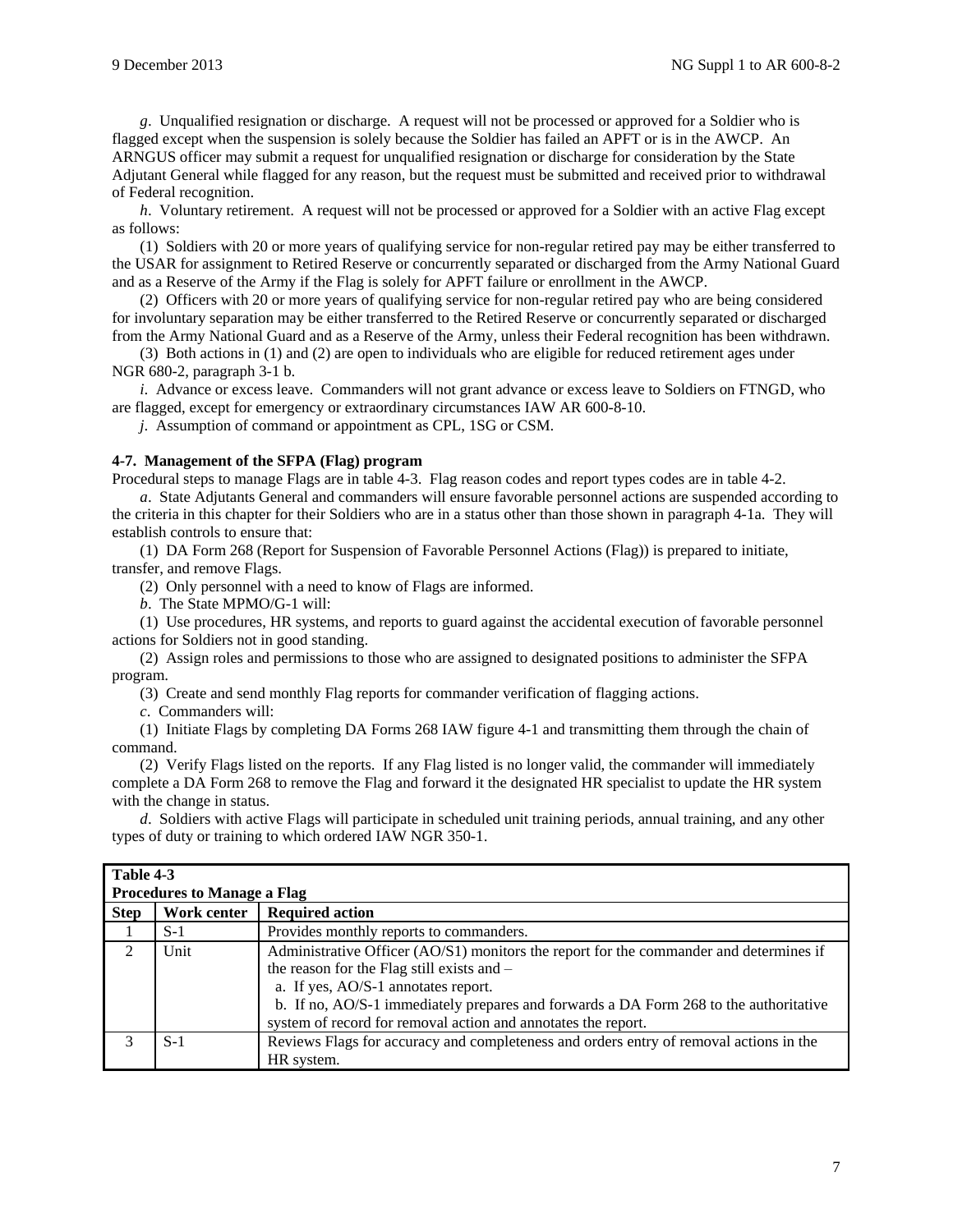#### **4-8. Transfer a Flag**

Procedural steps to transfer a Flag are in table 4-4. Flag reason codes and report type codes are in table 4-2.

*a.* Transfer a Flag under the following circumstances when a Soldier is reassigned:

(1) Punishment Phase (Flag code H). If action resulting from a court-martial, non-judicial punishment, or punishment from a civil court has moved into the punishment phase and punishment does not include confinement, restraint, geographical travel restrictions imposed by civilian courts as a condition of parole, probation, or suspended sentence, transfer the Flag.

(2) Army Physical Fitness Test Failure (Flag code J). If a Soldier has not passed the APFT at time of reassignment or been given a profile by an Army physician, transfer the Flag.

(3) Non-compliance with the Army Weight Control Program (Flag code K). If a Soldier is still on the AWCP at the time of reassignment, transfer the Flag.

*b.* The losing command will provide the gaining command with the current Flag(s) and supporting document(s) for Soldiers with transferrable Flags using ordinary mail or electronic means.

| Table 4-4   |                                      |                                                                                         |
|-------------|--------------------------------------|-----------------------------------------------------------------------------------------|
|             | <b>Procedures to Transfer a Flag</b> |                                                                                         |
| <b>Step</b> | <b>Work Center</b>                   | <b>Required action</b>                                                                  |
|             | Losing Unit                          | Determine if the Soldier's Flag can be transferred (table 4-2).                         |
| 2           | Losing Unit                          | Review the DA Form 268 and supporting document(s), and prepare the file for transfer to |
|             |                                      | the gaining unit.                                                                       |
| 3           | Losing Unit                          | Send the Soldier's Flag and supporting document(s) to the gaining unit.                 |
| 4           | Gaining Unit                         | Receive the Flag, review it for accuracy, and place in unit file with ARIMS file record |
|             |                                      | number 600-8-2a1.                                                                       |

#### **4-9. Remove a Flag**

Procedural steps to remove a Flag are in table 4-5. Flag reason codes and report type codes are in table 4-2. Figure 4-3 is an example final report using DA Form 268 to remove a Flag. Only officers authorized to direct initiation of a Flag are authorized to direct the removal (see para 4-4b).

*a*. The commander will use DA Form 268 to complete a Final Report to remove the Flag when a Soldier's status changes from unfavorable to favorable or when other final action is take.

*b*. Reasons for removing a Flag, and the effective dates, are:

(1) Separation or discharge from the ARNG/ARNGUS and as a Reserve of the Army (concurrent separation or discharge). Remove any Flag on the effective date of separation or discharge.

(2) Separation or discharge from the ARNG/ARNGUS (discharge from the State only) upon transfer to the Army Reserve, for retirement. Remove any Flag on the effective date of separation or discharge.

(3) Death of a Soldier. Remove any Flag effective on the date of death.

(4) Drug Abuse*.* For first time drug offenses remove the Flag *(code U)* when the Soldier is separated. If the separation authority retains the Soldier, remove the Flag when punishment is complete, to include any period of suspension, probation, or parole. For multiple drug offenses, remove the Flag when the Soldier is separated or discharged. If a show-cause board, administrative separation board, or separation authority retains the Soldier, the Flag must be removed by the State Adjutant General (MPMO/G-1) when punishment is complete.

(5) Charges, restraint, confinement, court-martial, and non-judicial punishment including alcohol-related incidents. Remove any pertinent Flag(s) effective on the date charges are dropped, the Soldier is released without charges, punishment is completed (to include any period of suspension or probation), or on the date the Soldier is separated, discharged, or transferred from the ARNGUS and as a Reserve of the Army. Remove any pertinent Flag(s) when the Soldier is acquitted at court-martial or civilian trial and no other adverse action arising from the incident or charges is contemplated; when court-martial action is closed or dropped without action; or when punishment from court-martial, or non-judicial punishment, or civilian trial is completed. If a court-martial has adjudged a punitive discharge, the individual will remain flagged until the conviction is final. If there is a suspension of punishment (for example, under non-judicial punishment) or the imposition of probation or parole (usually for civilian misconduct), that individual will remain flagged until the suspension, probationary, or parole period is completed. This does not include suspension of a driver's license. If the duration of punishment, suspension, probation or parole is more than one month, the commander should consider if the adverse action Flag should be converted to a transferable "Punishment Phase" Flag *(code H)*, if appropriate. In this case, the "Adverse Action" Flag *(code A, H, U, or V)* is removed as of the same date the "Punishment Phase" Flag is initiated. If the Soldier receives punishment, and subsequently appeals, the Flag will be removed when punishment is complete.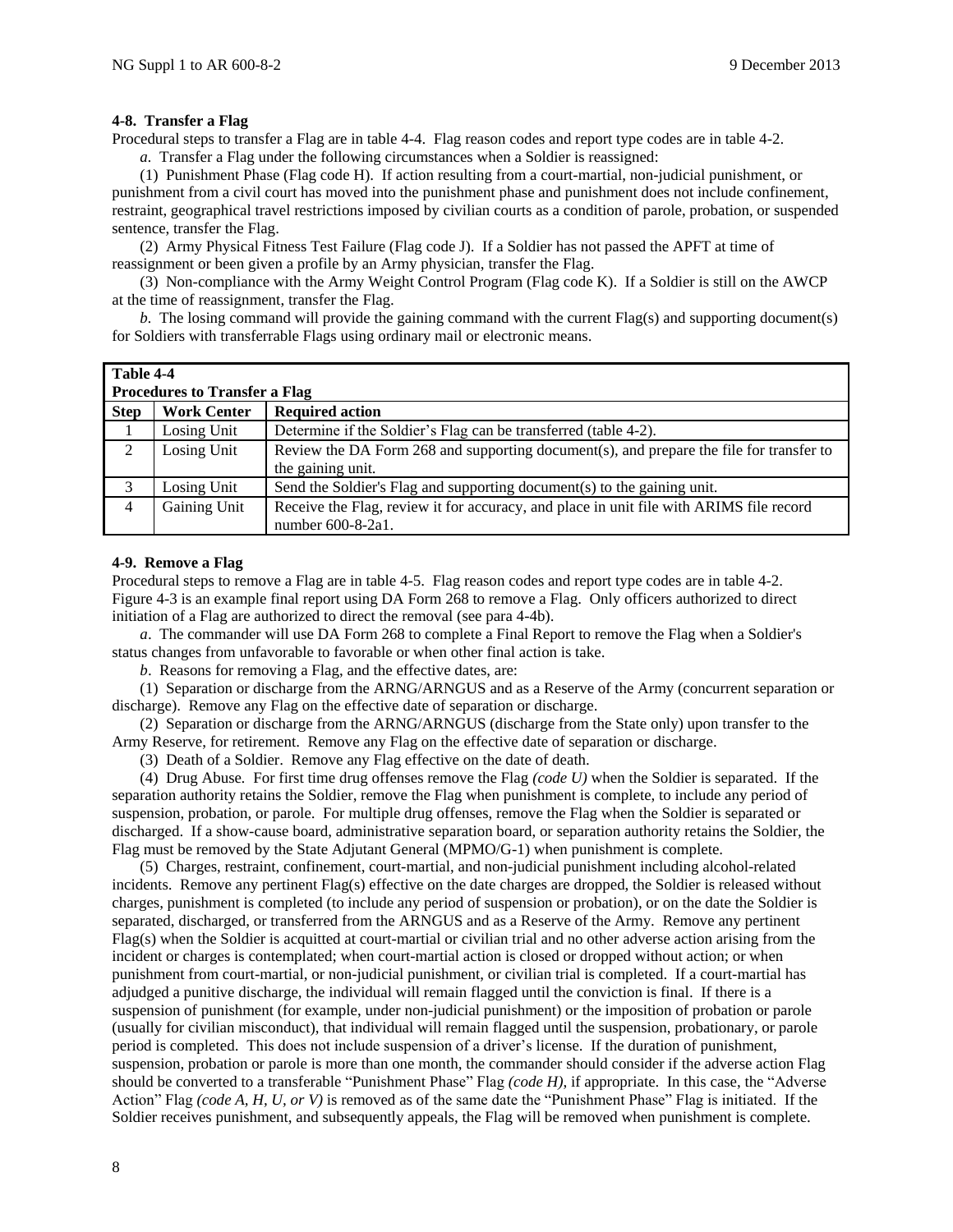The Soldier will only remain flagged if the appeal puts the punishment on hold or suspension until either the adverse action is revoked or the punishment is complete.

(6) Commander's investigation. Remove the Flag *(code L)* when one of the following conditions is met:

*(a)* The investigation results in no adverse findings against the Soldier.

*(b)* The adverse findings of the commander's investigation results in the Soldier being flagged for pending court-martial, non-judicial punishment, or administrative disciplinary action.

*(c)* The commander decides to take no action against the Soldier.

(7) Administrative reclassification or reduction for inefficiency. Remove the Flag *(code A)* effective on the date of reclassification or reduction or on the date the Soldier is separated, discharged, or transferred from the ARNGUS and as a Reserve of the Army.

(8) Unsatisfactory participant. Remove the Flag *(code A)* on the date the Soldier is separated or discharged from the ARNGUS and as a Reserve of the Army or transferred to the USAR, or on the date the Soldier is retained.

(9) Bar to extension or reenlistment. Remove the Flag *(code A)* on the date the bar is removed or on the date of discharge from the ARNGUS.

(10) AMEDD personnel. The Surgeon General (or designee) may remove a Flag *(code X)* for AMEDD personnel for reasons related to licensure, certification, clinical competency, or professional misconduct related to delivery of a health care item or service. The Army National Guard Chief Surgeon

(ARNG-CSG) will be involved in all these matters pertaining to the ARNG AMEDD personnel not on active duty. This does not preclude a commander from removing Flags for reasons other than licensing or certification.

(11) Chaplains. Only the Chief of Chaplains or designated representative can remove a Flag *(code X)* on a chaplain for reasons involving the chaplain's denominational endorsement or credentialing. The Army National Guard Staff Chaplain (ARNG-CSO-CH) will be involved in all matters related to ARNG Chaplains who are not on active duty. This does not preclude a commander from removing Flags for reasons other than licensing or certification.

(12) Professional licensing and certification of judge advocates, legal administrators, and military paralegals. Only TJAG (or designee) may remove a Flag *(code X)* initiated through the process outlined in paragraph 4-5m(5) for ARNG judge advocates, military trial and appellate military judges, legal administrators, and military paralegals not in active federal service for reasons related to their professional licensing or certification of competency to act as counsel, their professional licensing or certification of qualification to act as a military trial or appellate military judge, their certification as a legal administrator or military paralegal, or for reasons related to the delivery of legal services. The JFHQ-State (MPMO/G-1) will submit a request to remove such a Flag to the ARNG G-1, who will coordinate with the NGB Chief Counsel (NGB-JA) and submit the request to TJAG for approval. This does not preclude a commander from removing Flags for reasons other than licensing or certification.

(13) Flying evaluation board. Remove the Flag *(code A)* on the date the aviator is restored to flying duty or is permanently disqualified from flying duty, or on the date of separation or discharge from the ARNGUS.

(14) Soldiers enrolled in an alcohol or drug rehabilitation program. Remove the Flag *(code U or V)* on the date the Soldier successfully completes the program, completes punishment if imposed, or is separated or discharged from the ARNGUS whichever occurs firsts.

(15) Elimination. Remove the Flag *(code B or W)* when the decision is made to retain the Soldier or on the date of separation or discharge from the ARNGUS.

(16) Removal from a promotion, command, command sergeant major, or school selection list. Remove the Flag *(code F)* effective on the date of the final decision by the approval authority to remove a Soldier's name from a list. However, if the Soldier is separated or discharged from the ARNGUS, before receipt of a final decision, remove the Flag effective on the date of separation or discharge.

(17) Referred OER or Relief for Cause NCOER. Remove the Flag *(code D)* effective on the date of the final decision by the approval authority. If the Soldier is separated or discharged from the ARNGUS, before receipt of a final decision, remove the Flag on the date of separation or discharge.

(18) Unfavorable personnel security actions.

*(a)* Remove the Flag *(code E)* upon favorable adjudication of a rebuttal or the appeal process, or when command authority has determined that a favorable security investigation is not required by MOS, duty position, or assignment, or upon separation or discharge.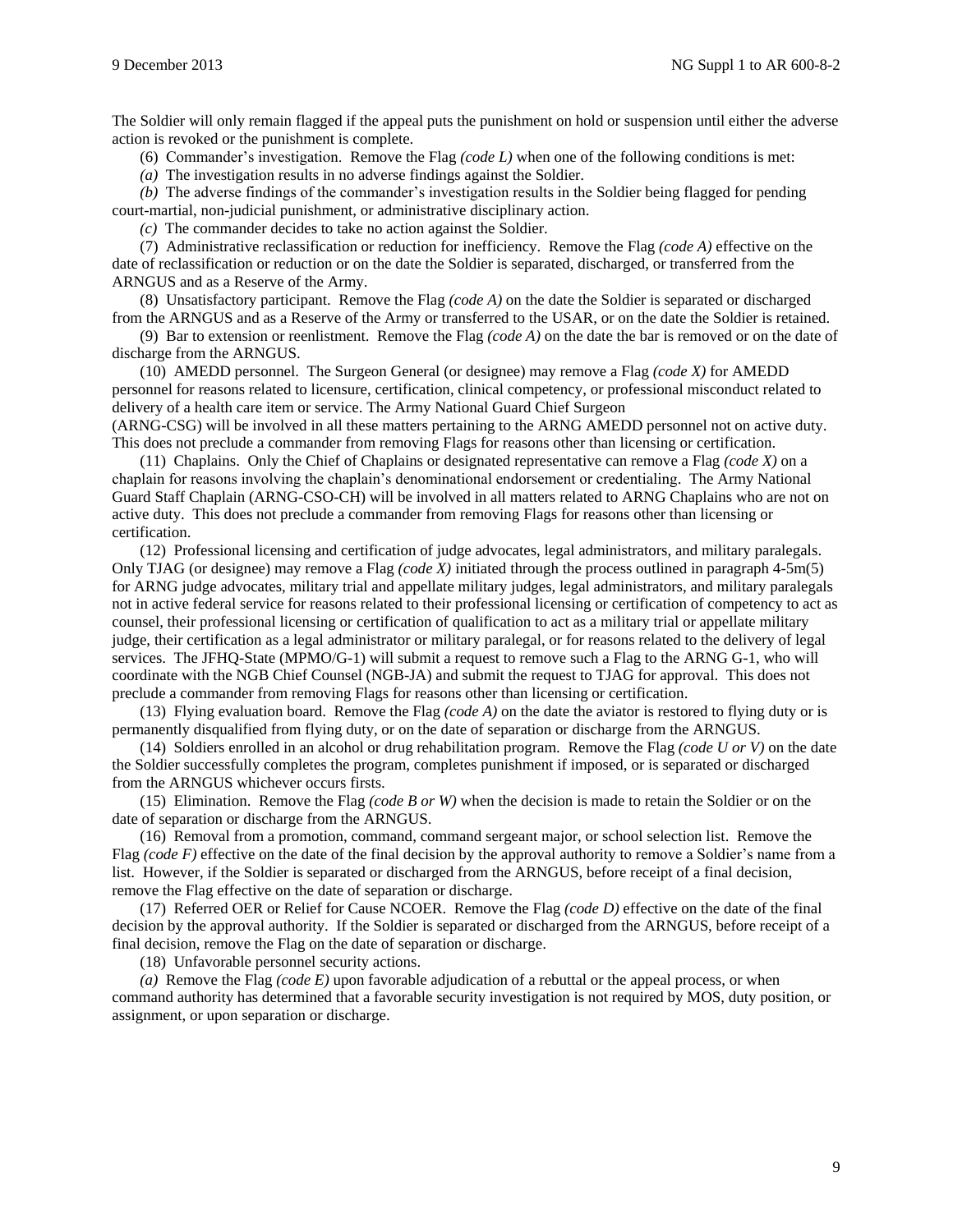*(b)* Remove the Flag *(code E)* when the Soldier's security clearance is granted, reinstated, the Soldier is reclassified into an MOS that does not require a security clearance, or on the date the Soldier is discharged IAW AR 614-200 or NGR 600-200.

(19) Security violation.

*(a)* Local security violation. Remove the Flag *(code E)* upon favorable result of an investigation when command authority has determined corrective action has been appropriately administered, or on the date of separation or discharge from the ARNGUS.

*(b)* Violation of Title 18, USC concerning sabotage, treason, sedition, or criminal subversion. If the case is closed favorably, remove the Flag *(code E)* upon direction of the Commander, U.S. Army Central Clearance Facility (CCF). If the case is closed unfavorably, remove the Flag upon direction of the Secretary of the Army.

*(c)* Violation of UCMJ, Article 94, 104, 106, 106a, offenses equivalent to those listed in this paragraph, or violations of Article 133 or 134.

(20) APFT failure. Remove the Flag *(code J)* on the date the Soldier passes the APFT for record or on the date of separation or discharge from the ARNGUS whichever comes first.

(21) Army Weight Control Program (AWCP). Remove the Flag *(code K)* on the date the Soldier complies with the body composition standard in AR 600-9. Retain the DA Form 268 showing the removal of the Flag in the unit files IAW ARIMS record number 600-8-2a1. Retain supporting documents that show satisfactory completion of the AWCP in a central unit file (ARIMS records number 600-9a) for 36 months or until the date of separation or discharge from the ARNGUS, whichever comes first, IAW AR 600-9, paragraph 3-2k. If a primary care provider determines that a Soldier became pregnant before entry in the AWCP, the commander will close the Flag with a Report Type Code Z.

(22) Withdrawal of Federal recognition. Remove the Flag *(code A)* when the decision is made to not withdraw the officer's Federal recognition, or on the date of separation or discharge from the ARNGUS, whichever comes first.

(23) Lautenberg Amendment. Remove the Flag *(code X)* when the conviction is expunged or set aside, or the Soldier has been pardoned for the offense, or had civil rights restored unless the pardon, expungement, or restoration of civil rights provides that the person may not ship, transport, possess, or receive firearms, or when the Soldier is separated or discharged, whichever comes first as stated in AR 600-20, paragraph 4-23b(2).

(24) Family Care Plan. Remove the Flag *(code X)* when the Family Care Plan is approved or recertified by the commander, or when the Soldier is separated or discharged, whichever comes first.

|             | Table 4-5<br><b>Procedures to Remove a Flag</b> |                                                                                                                                                                                             |  |  |  |
|-------------|-------------------------------------------------|---------------------------------------------------------------------------------------------------------------------------------------------------------------------------------------------|--|--|--|
| <b>Step</b> | <b>Work Center</b>                              | <b>Required action</b>                                                                                                                                                                      |  |  |  |
|             | Unit                                            | Determine that:<br>a. The Soldier's status has changed from unfavorable to favorable; or<br>b. The Soldier has died; or<br>c. The Soldier is separated or discharged from military service. |  |  |  |
| 2           | Unit                                            | Prepare DA Form 268 to remove the Flag (figure 4-3).                                                                                                                                        |  |  |  |
|             | Unit                                            | Forward to the individual(s) authorized to update the HR system.                                                                                                                            |  |  |  |

#### **4-10. Retention of Soldiers beyond the expiration of their terms of service or mandatory removal dates**

Soldiers will not be retained beyond their Expiration of Term of Service (ETS) dates or Mandatory Removal Dates (MRD) solely because favorable personnel actions have been suspended (10 USC Chapter 1407).

#### **4-11. Procedures for Soldiers called or ordered to active Federal service**

All Flag related actions for ARNG Soldiers called or ordered to active Federal service will be IAW AR 600-8-2 and this supplement. State MPMO/G-1s will maintain awareness of flagging actions through rear detachment commanders during the period of active Federal service to ensure prohibited actions are not allowed and that Flag related actions are timely. Personnel actions will be documented in the HR system. Copies of supporting documentation will be submitted to the designated HR specialists for Soldiers who have been called or ordered to active Federal service under Title 10, USC.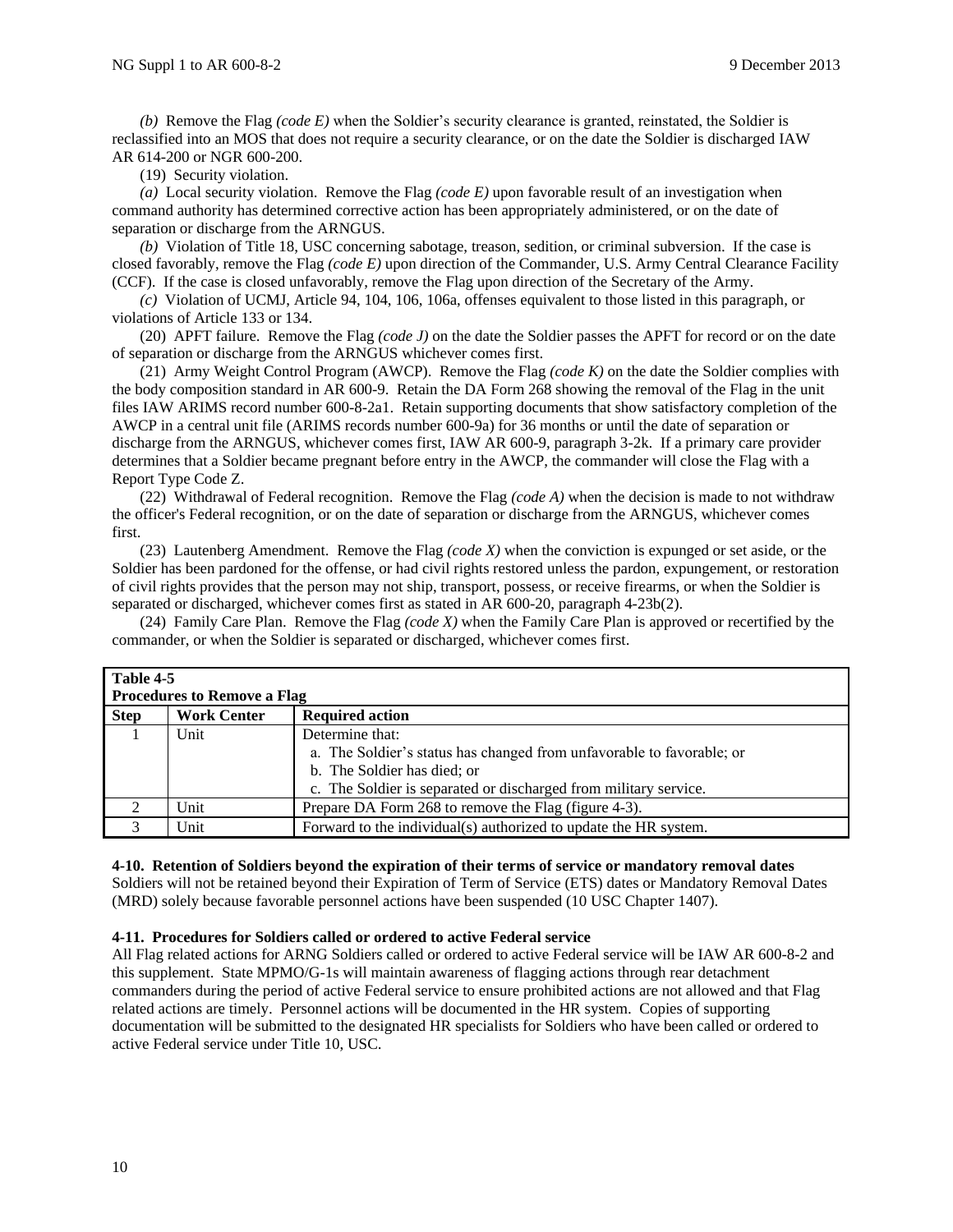| REPORT TO SUSPEND FAVORABLE PERSONNEL ACTIONS (FLAG)<br>For use of this form, see AR 600-8-2; the proponent agency is DCS, G-1. |                                           |                                                       |                |
|---------------------------------------------------------------------------------------------------------------------------------|-------------------------------------------|-------------------------------------------------------|----------------|
|                                                                                                                                 | SECTION I - ADMINISTRATIVE DATA           |                                                       |                |
| 1. NAME (Last, First, MI)                                                                                                       | 2. SSN                                    |                                                       | 3. RANK        |
| Brown, Robert                                                                                                                   | 123-45-6789                               |                                                       | SPC            |
| 4.<br>$\vert\mathsf{X}\vert$ Not on active duty<br>On active duty                                                               | On ADT                                    | 5. ETS/ESA/MRD<br>20140526                            |                |
| 6. UNIT ASSIGNED AND ARMY COMMAND                                                                                               |                                           | 7. STATION (Geographical location)                    |                |
| Trp, D, 1st Sqdn, Cavalry Regt, 48th IBCT, GAARNG                                                                               |                                           | Brownstone, GA                                        |                |
| 8. HR OFFICE CONTROLLING FLAGGING ACTION AND TELEPHONE NUMBER<br>S-1, HHC 48th IBCT, 123-666-7777                               |                                           |                                                       |                |
|                                                                                                                                 |                                           |                                                       |                |
| 9. THIS ACTION IS TO:<br>X Initiate a flag<br>(Sections II and IV only)                                                         | Remove flag<br>(Sections III and IV only) |                                                       |                |
| SECTION II - INITIATE A FLAG                                                                                                    |                                           |                                                       |                |
| 10.<br>20121101<br>X A FLAG IS INITIATED, EFFECTIVE                                                                             | FOR THE FOLLOWING REASON:                 |                                                       |                |
| NON-TRANSFERABLE                                                                                                                |                                           | TRANSFERABLE                                          |                |
| Adverse action (A)                                                                                                              |                                           | APFT failure (J)                                      |                |
| Involuntary Separation - field initiated (B)                                                                                    |                                           | Weight control program (K)                            |                |
| Removal from selection list - field initiated (C)                                                                               |                                           | Punishment Phase (H)                                  |                |
| Referred OER/Relief for Cause Nooer (D)                                                                                         |                                           |                                                       |                |
| Security violation (E)                                                                                                          |                                           | Date punishment completed                             |                |
| HQDA use only - elimination or removal from selection list (F)                                                                  |                                           |                                                       |                |
| Commander's Investigation (L)                                                                                                   |                                           |                                                       |                |
| Law Enforcement Investigation (M)                                                                                               |                                           |                                                       |                |
| Deny Auto Promotion (P) (T)                                                                                                     |                                           |                                                       |                |
| Drug Abuse Adverse Action (U)                                                                                                   |                                           |                                                       |                |
| Alcohol Abuse Adverse Action (V)                                                                                                |                                           |                                                       |                |
| HQDA use only - Involuntar Separation (W)                                                                                       |                                           |                                                       |                |
|                                                                                                                                 |                                           |                                                       |                |
| Other (X)<br>Reason                                                                                                             |                                           |                                                       |                |
| SECTION III - REMOVE A FLAG                                                                                                     |                                           |                                                       |                |
| 11.<br>A FLAG (Code<br>) IS REMOVED, EFFECTIVE                                                                                  |                                           | , FOR THE FOLLOWING REASON:                           |                |
| Case closed favorably (C)                                                                                                       |                                           | Erroneous (2)                                         |                |
| Case Closed Unfavorably (D)                                                                                                     |                                           | Other final action (E)                                |                |
| SECTION IV - AUTHENTICATION                                                                                                     |                                           |                                                       |                |
| <b>DISTRIBUTION</b><br>1 - Unit Commander<br>1 - Soldier<br>1 - Commander, gaining unit (transfer flag only)<br>1 - S-1/MPD     |                                           | 1 - HRC (only if Soldier is on a HQDA selection list) |                |
| NAME, RANK, TITLE, AND ORGANIZATION                                                                                             | SIGNATURE                                 |                                                       | DATE           |
| JAMES A. TROUP, CPT AR, GAARNG, CDR<br>Trp D, 1st Sqdn, Cav Regt                                                                |                                           |                                                       | 20121101       |
| DA FORM 268, OCT 2012<br>PREVIOUS EDITIONS ARE OBSOLETE.                                                                        |                                           |                                                       | APD LF v1.01ES |

**Figure 4-1. Example DA Form 268, Initiate a Flag**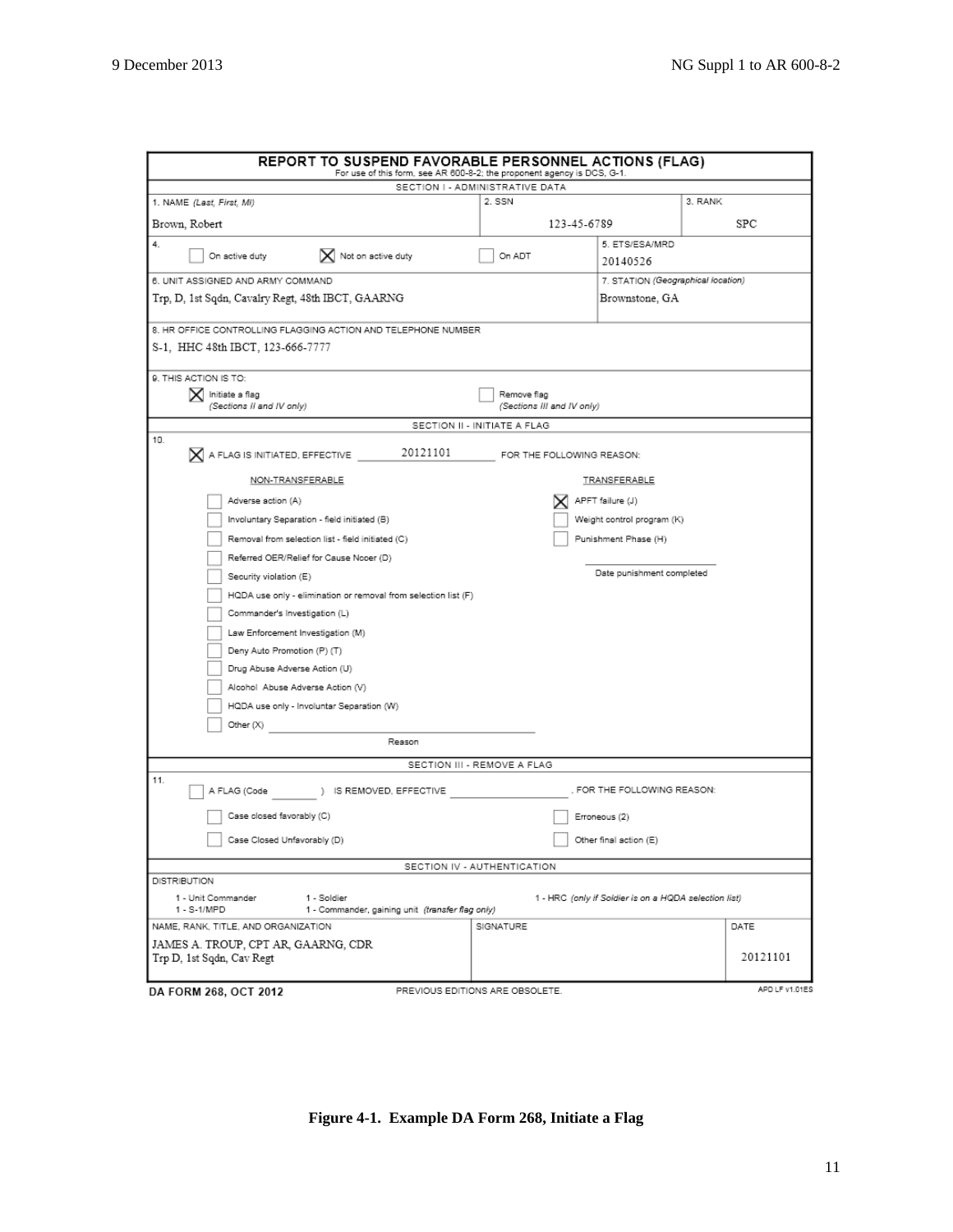| <b>REPORT TO SUSPEND FAVORABLE PERSONNEL ACTIONS (FLAG)</b>                                          |                                 |                                                       |                |
|------------------------------------------------------------------------------------------------------|---------------------------------|-------------------------------------------------------|----------------|
| For use of this form, see AR 600-8-2; the proponent agency is DCS, G-1.                              | SECTION I - ADMINISTRATIVE DATA |                                                       |                |
| 1. NAME (Last, First, Mi)                                                                            | 2. SSN                          |                                                       | 3. RANK        |
| Brown, James                                                                                         | 123-45-6789                     |                                                       | SPC            |
| 4.                                                                                                   |                                 | 5. ETS/ESA/MRD                                        |                |
| $\vert$ Not on active duty<br>On active duty                                                         | On ADT                          | 20140526                                              |                |
| 6. UNIT ASSIGNED AND ARMY COMMAND                                                                    |                                 | 7. STATION (Geographical location)                    |                |
| Trp, D, 1st Sqdn, Cavalry Regt, 48th IBCT, GAARNG                                                    |                                 | Brownstone, GA                                        |                |
| 8. HR OFFICE CONTROLLING FLAGGING ACTION AND TELEPHONE NUMBER                                        |                                 |                                                       |                |
| S-1,HHC 48th IBCT, 123-666-7777                                                                      |                                 |                                                       |                |
| 9. THIS ACTION IS TO:                                                                                |                                 |                                                       |                |
| X Initiate a flag                                                                                    | Remove flag                     |                                                       |                |
| (Sections II and IV only)                                                                            | (Sections III and IV only)      |                                                       |                |
|                                                                                                      | SECTION II - INITIATE A FLAG    |                                                       |                |
| 10.<br>20121101<br>$\times$ A FLAG IS INITIATED, EFFECTIVE                                           | FOR THE FOLLOWING REASON:       |                                                       |                |
| NON-TRANSFERABLE                                                                                     |                                 | TRANSFERABLE                                          |                |
| X Adverse action (A)                                                                                 |                                 | APFT failure (J)                                      |                |
| Involuntary Separation - field initiated (B)                                                         |                                 | Weight control program (K)                            |                |
| Removal from selection list - field initiated (C)                                                    |                                 | Punishment Phase (H)                                  |                |
| Referred OER/Relief for Cause Nooer (D)                                                              |                                 |                                                       |                |
| Security violation (E)                                                                               |                                 | Date punishment completed                             |                |
| HQDA use only - elimination or removal from selection list (F)                                       |                                 |                                                       |                |
| Commander's Investigation (L)                                                                        |                                 |                                                       |                |
|                                                                                                      |                                 |                                                       |                |
| Law Enforcement Investigation (M)                                                                    |                                 |                                                       |                |
| Deny Auto Promotion (P) (T)                                                                          |                                 |                                                       |                |
| Drug Abuse Adverse Action (U)                                                                        |                                 |                                                       |                |
| Alcohol Abuse Adverse Action (V)                                                                     |                                 |                                                       |                |
| HQDA use only - Involuntar Separation (W)                                                            |                                 |                                                       |                |
| Other (X)                                                                                            |                                 |                                                       |                |
| Reason                                                                                               |                                 |                                                       |                |
|                                                                                                      | SECTION III - REMOVE A FLAG     |                                                       |                |
| 11.<br>) IS REMOVED, EFFECTIVE<br>A FLAG (Code                                                       |                                 | , FOR THE FOLLOWING REASON:                           |                |
| Case closed favorably (C)                                                                            |                                 | Erroneous (2)                                         |                |
| Case Closed Unfavorably (D)                                                                          |                                 | Other final action (E)                                |                |
|                                                                                                      | SECTION IV - AUTHENTICATION     |                                                       |                |
| <b>DISTRIBUTION</b>                                                                                  |                                 |                                                       |                |
| 1 - Unit Commander<br>1 - Soldier<br>1 - S-1/MPD<br>1 - Commander, gaining unit (transfer flag only) |                                 | 1 - HRC (only if Soldier is on a HQDA selection list) |                |
| NAME, RANK, TITLE, AND ORGANIZATION                                                                  | SIGNATURE                       |                                                       | DATE           |
| JAMES A. TROUP, CPT AR, GAARNG, CDR<br>Trp D, 1st Sqdn, Cav Regt                                     |                                 |                                                       | 20121101       |
| DA FORM 268, OCT 2012                                                                                | PREVIOUS EDITIONS ARE OBSOLETE. |                                                       | APD LF v1.01ES |

**Figure 4-2. Example DA Form 268, Non-Transferable Flag**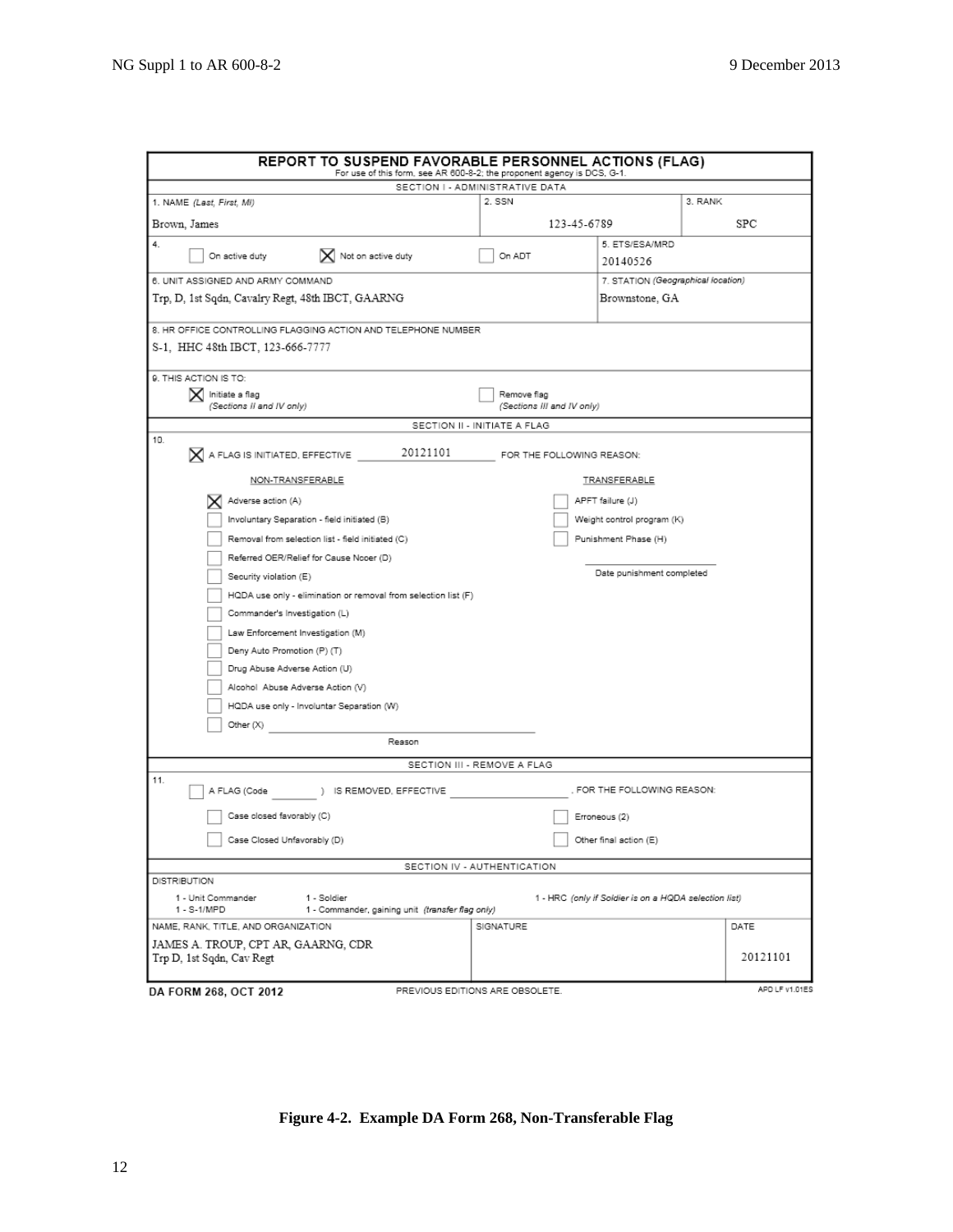| REPORT TO SUSPEND FAVORABLE PERSONNEL ACTIONS (FLAG)                                                 | For use of this form, see AR 600-8-2; the proponent agency is DCS, G-1. |                                                       |                |
|------------------------------------------------------------------------------------------------------|-------------------------------------------------------------------------|-------------------------------------------------------|----------------|
|                                                                                                      | SECTION I - ADMINISTRATIVE DATA                                         |                                                       |                |
| 1. NAME (Last, First, Mi)                                                                            | 2. SSN                                                                  |                                                       | 3. RANK        |
| Brown, Robert                                                                                        | 123-45-6789                                                             |                                                       | <b>SPC</b>     |
| 4.<br>$\vert$ Not on active duty<br>On active duty                                                   | On ADT                                                                  | 5. ETS/ESA/MRD<br>20140526                            |                |
| 6. UNIT ASSIGNED AND ARMY COMMAND                                                                    |                                                                         | 7. STATION (Geographical location)                    |                |
| Trp, D, 1st Sqdn, Cavalry Regt, 48th IBCT, GAARNG                                                    |                                                                         | Brownstone, GA                                        |                |
| 8. HR OFFICE CONTROLLING FLAGGING ACTION AND TELEPHONE NUMBER                                        |                                                                         |                                                       |                |
| S-1, HHC 48th IBCT, 123-666-7777                                                                     |                                                                         |                                                       |                |
| 9. THIS ACTION IS TO:                                                                                |                                                                         |                                                       |                |
| Initiate a flag                                                                                      | $\mathsf{\times}$ Remove flag                                           |                                                       |                |
| (Sections II and IV only)                                                                            | (Sections III and IV only)                                              |                                                       |                |
|                                                                                                      | SECTION II - INITIATE A FLAG                                            |                                                       |                |
| 10.<br>A FLAG IS INITIATED, EFFECTIVE                                                                | FOR THE FOLLOWING REASON:                                               |                                                       |                |
| NON-TRANSFERABLE                                                                                     |                                                                         | TRANSFERABLE                                          |                |
| Adverse action (A)                                                                                   |                                                                         | APFT failure (J)                                      |                |
| Involuntary Separation - field initiated (B)                                                         |                                                                         | Weight control program (K)                            |                |
| Removal from selection list - field initiated (C)                                                    |                                                                         | Punishment Phase (H)                                  |                |
| Referred OER/Relief for Cause Nooer (D)                                                              |                                                                         |                                                       |                |
| Security violation (E)                                                                               |                                                                         | Date punishment completed                             |                |
|                                                                                                      |                                                                         |                                                       |                |
| HQDA use only - elimination or removal from selection list (F)                                       |                                                                         |                                                       |                |
| Commander's Investigation (L)                                                                        |                                                                         |                                                       |                |
| Law Enforcement Investigation (M)                                                                    |                                                                         |                                                       |                |
| Deny Auto Promotion (P) (T)                                                                          |                                                                         |                                                       |                |
| Drug Abuse Adverse Action (U)                                                                        |                                                                         |                                                       |                |
| Alcohol Abuse Adverse Action (V)                                                                     |                                                                         |                                                       |                |
| HQDA use only - Involuntar Separation (W)                                                            |                                                                         |                                                       |                |
| Other $(X)$                                                                                          |                                                                         |                                                       |                |
| Reason                                                                                               |                                                                         |                                                       |                |
|                                                                                                      | SECTION III - REMOVE A FLAG                                             |                                                       |                |
| 11.<br>$\mathbb X$ A FLAG (Code<br>$J$ ) IS REMOVED, EFFECTIVE                                       | 20121201                                                                | , FOR THE FOLLOWING REASON:                           |                |
| $\mathbf{\nabla}$ Case closed favorably (C)                                                          |                                                                         | Erroneous (2)                                         |                |
| Case Closed Unfavorably (D)                                                                          |                                                                         | Other final action (E)                                |                |
|                                                                                                      | SECTION IV - AUTHENTICATION                                             |                                                       |                |
| DISTRIBUTION                                                                                         |                                                                         |                                                       |                |
| 1 - Unit Commander<br>1 - Soldier<br>1 - S-1/MPD<br>1 - Commander, gaining unit (transfer flag only) |                                                                         | 1 - HRC (only if Soldier is on a HQDA selection list) |                |
| NAME, RANK, TITLE, AND ORGANIZATION                                                                  | SIGNATURE                                                               |                                                       | DATE           |
| JAMES A. TROUP, CPT AR, GAARNG, CDR<br>Trp D, 1st Sqdn, Cav Regt                                     |                                                                         |                                                       | 20121201       |
| DA FORM 268, OCT 2012                                                                                | PREVIOUS EDITIONS ARE OBSOLETE.                                         |                                                       | APD LF v1.01ES |

**Figure 4-3. Example DA Form 268, Remove a Flag**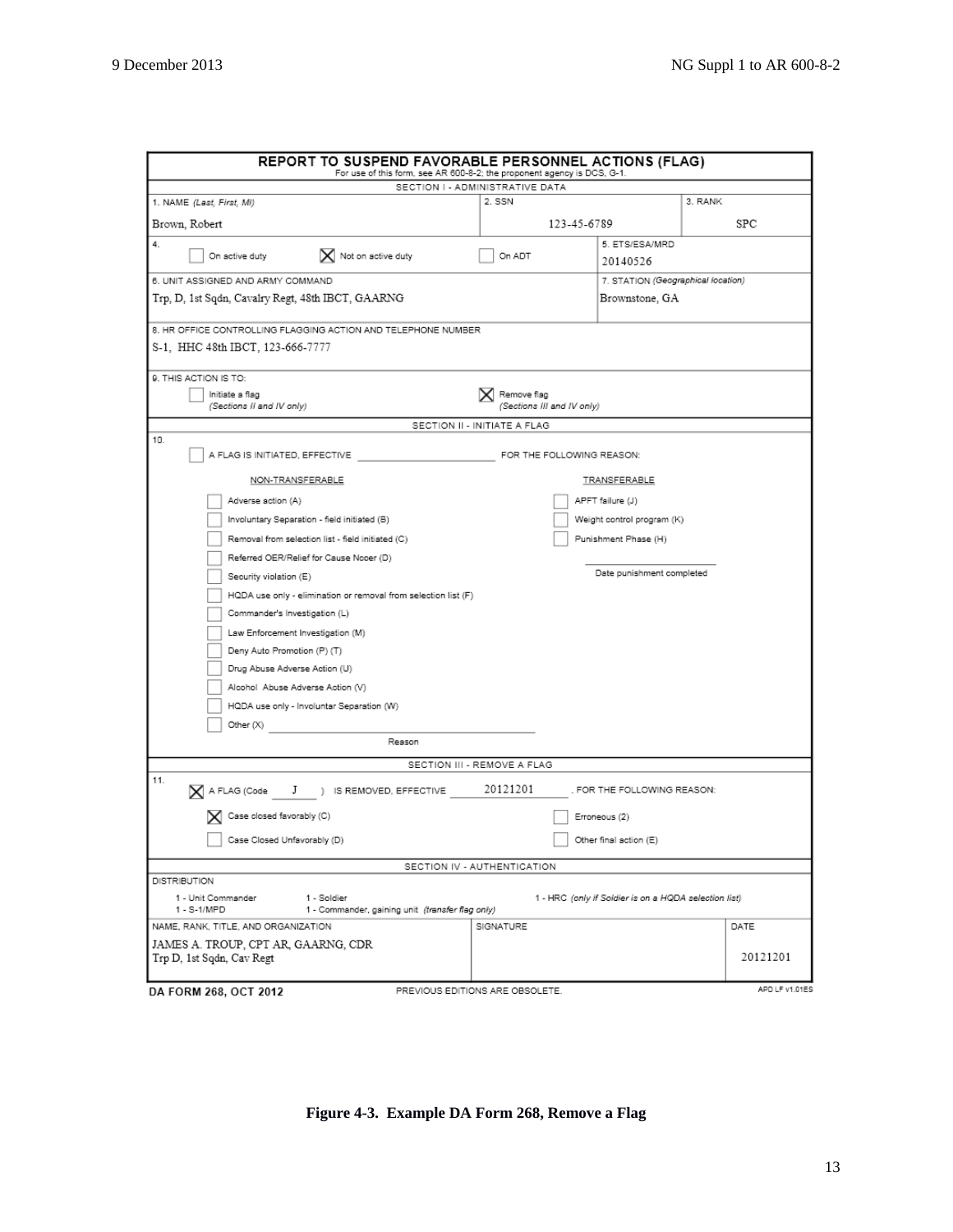#### **Appendix A References**

#### **Section I Required Publications**

#### **AR 1-201** Army Inspection Policy (cited in para B-4(c)1)

#### **AR 25-400-2**

The Army Records Information Management System (ARIMS) (cited in para 4-4k(1), table 4-1 step 5, table 4-4 step 4, and para 4-9b(21))

#### **AR 40-68**

Clinical Quality Management (cited in paras 4-5m(3) and 4-9b(8))

#### **AR 40-501**

Standards of Medical Fitness (cited in para 4-5m(6))

#### **AR 135-91**

#### Service Obligations, Methods of Fulfillment, Participation Requirements, and Enforcement Procedures (cited in paras  $4-5a(4)$  and  $4-9b(6)$ )

#### **AR 135-155**

Promotion of Commissioned Officers and Warrant Officers Other Than General Officers (cited in para 4-5j(2))

#### **AR 135-175**

Separation of Officers (cited in paras 4-5b)

#### **AR 135-178**

Enlisted Administrative Separations (cited in paras 4-5b and 4-9b(6))

#### **AR 135-205**

Enlisted Personnel Management (cited in para 4-5b)

#### **AR 380-5**

Department of the Army Information Security Program (cited in para 4-5e(1))

#### **AR 380-67**

Personnel Security Program (cited in para 4-5e(3))

#### **AR 381-12**

Subversion and Espionage directed against the US Army (SEADA) (cited in para 4-5e(1))

#### **AR 600-8-22**

Military Awards (cited in para 4-6e)

#### **AR 600-8-2**

Suspension of Favorable Personnel Actions (Flag) (cited in para 4-1a and 4-11)

#### **AR 600-8-10**

Leave and Passes (cited in para 4-6i)

#### **AR 600-8-19**

Enlisted Promotions and Reductions (cited in paras  $4-5a(3)(a)$ ,  $4-5a(3)(b)$ ,  $4-5a(3)(c)$ ,  $4-5j(1)$ , and  $4-6d(1)$ )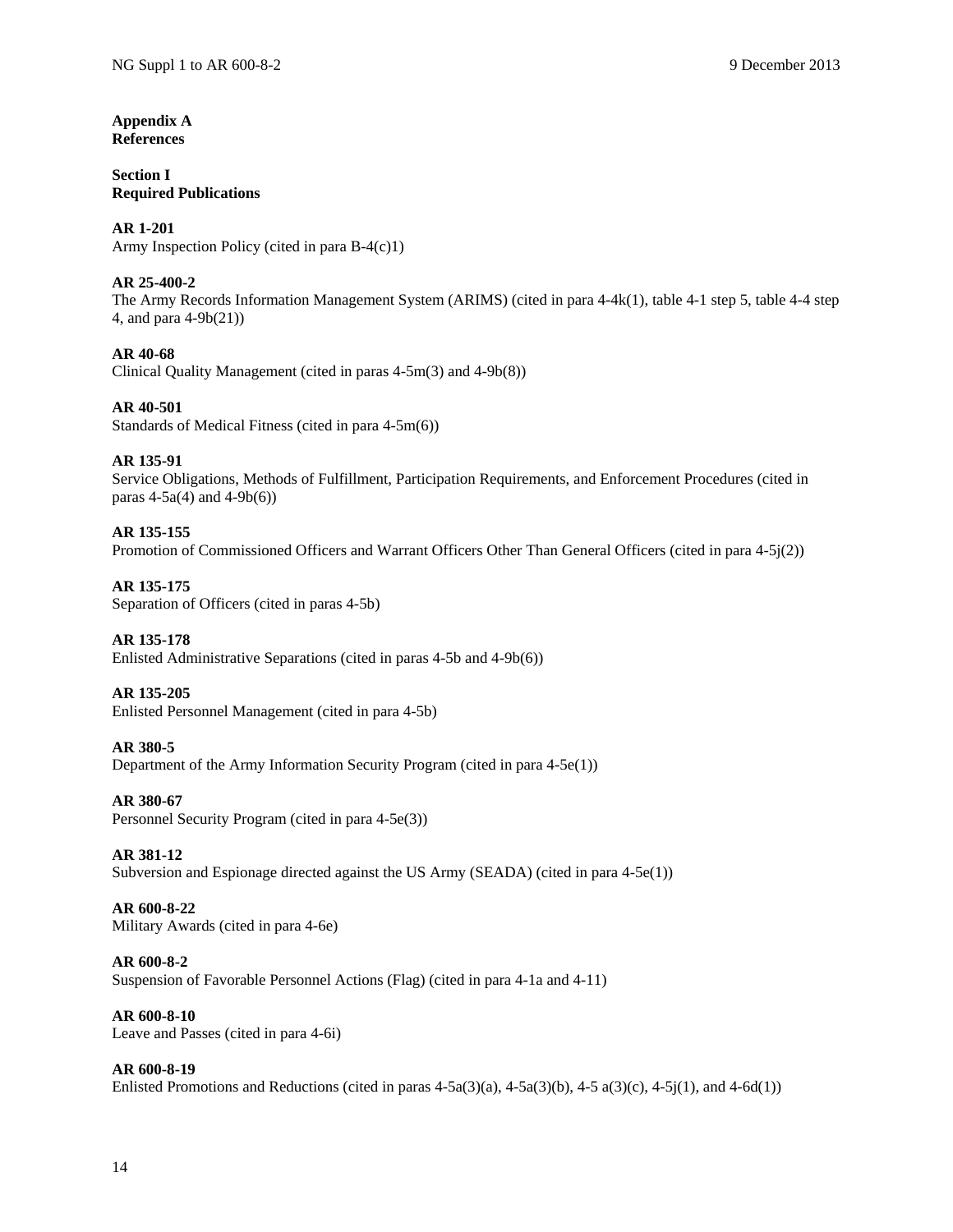#### **AR 600-8-22**

Military Awards (cited in para 4-6e)

#### **AR 600-8-104**

Army Military Human Resource Records Management (cited in para 4-5d and B-4d(4)(b))

#### **AR 600-9**

The Army Weight Control Program (cited in paras 4-5h and 4-9b(21), and tables 4-2 and 4-4)

#### **AR 600-14**

Enlisted Assignments and Utilization Management (cited in para 4-5e(3))

#### **AR 600-20**

Army Command Policy (cited in paras 4-5m(1) and 4-5m(2))

#### **AR 600-85**

The Army Substance Abuse Program (cited in para 4-5k)

#### **AR 600-105**

Aviation Service of Rated Army Officers (cited in para 4-5a(6))

#### **AR 623-3** Evaluation Reporting System (cited in para 4-5d)

**DA Pam 623-3** Evaluation Reporting System (cited in para 4-5d)

#### **NGR 350-1** Army National Guard Training (cited in para 4-7d)

#### **NGR 600-100** Commissioned Officers - Federal Recognition and Related Personnel Actions (cited in 4-5j(2))

### **NGR 600-101**

Warrant Officers - Federal Recognition and Personnel Actions (cited in 4-5j(2))

#### **NGR 600-200**

Enlisted Personnel Management (cited in paras 4-5a(2), 4-5a(5), and 4-5(b))

#### **NGR 350-1**

Army National Guard Training (cited in para 4-7d)

#### **NGR 635-101**

Efficiency and Physical Fitness Boards (cited in para 4-5(b))

#### **NGR 635-102**

Officers and Warrant Officers Selective Retention (cited in para 4-5(b))

#### **NGR 680-2**

Retirement Points Accounting Management (cited in para 4-6h(3))

#### **10 USC 802(d)**

Persons subject to this chapter (A member of a reserve component) (cited in paras 4-5a(1) and 4-5e(2))

#### **10 USC 10206**

Members: Physical Examinations (cited in para 4-5m(6) and table 4-2)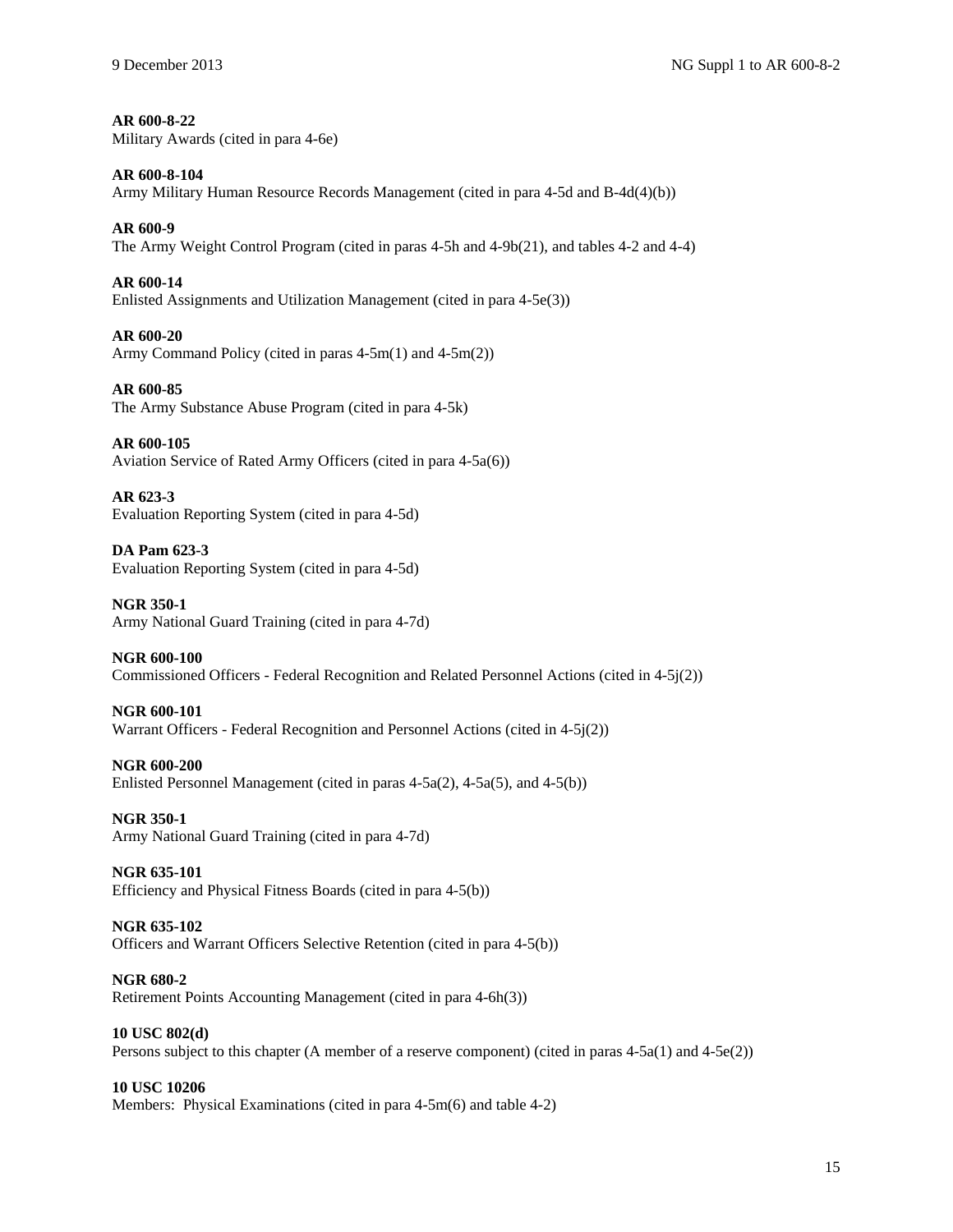**10 USC 12301(a)** Mobilization (cited in para  $4-1a(3)$ )

**10 USC 12301(d)** Voluntary Order (cited in paras 4-1a(2), 4-1a(4), 4-1a(5), 4-1b(6), and 4-1b(7))

**32 USC 115** Funeral honors duty performed as a Federal function (cited in para (4-1b(1))

**32 USC 502** Required Drills and Field Exercises (cited in paras 4-1b(1), 4-1b(2), 4-1b(8), and 4-6b(3)(b))

**32 USC 904** Homeland Defense Duty (cited in paras 4-1b(8) and 4-6(3)(b))

**Manual for Courts-Martial United States, Part IV - Punitive Articles** Article 94 - Mutiny and sedition (cited in para 4-9b(19)c)

**Manual for Courts-Martial United States, Part IV - Punitive Articles** Article 104 - Aiding the enemy (cited in para 4-9b(19)c))

**Manual for Courts-Martial United States, Part IV - Punitive Articles** Article 106 - Spies (cited in para 4-9b(19)c))

**Manual for Courts-Martial United States, Part IV - Punitive Articles** Article 106a - Espionage (cited in para 4-9b(19)c))

**Manual for Courts-Martial United States, Part IV - Punitive Articles** Article 133 - Conduct unbecoming an officer and gentleman (cited in para 4-9b(19)c))

**Manual for Courts-Martial United States, Part IV - Punitive Articles** Article 134 - General article (cited in para 4-9b(19)c))

**Section II Related Publications**

**AR 11-2** Managers' Internal Control Program

**AR 15-6** Procedures for Officers and Boards of Officers

**DOD 6025.13-R** Military Health System (MHS) Clinical Quality Assurance (CQA) Program Regulation

**10 USC 1102** Confidentiality of medical quality assurance records: qualified immunity for participant

**10 USC 12301** Reserve components generally

**10 USC 12302** Ready Reserve

**10 USC 12304**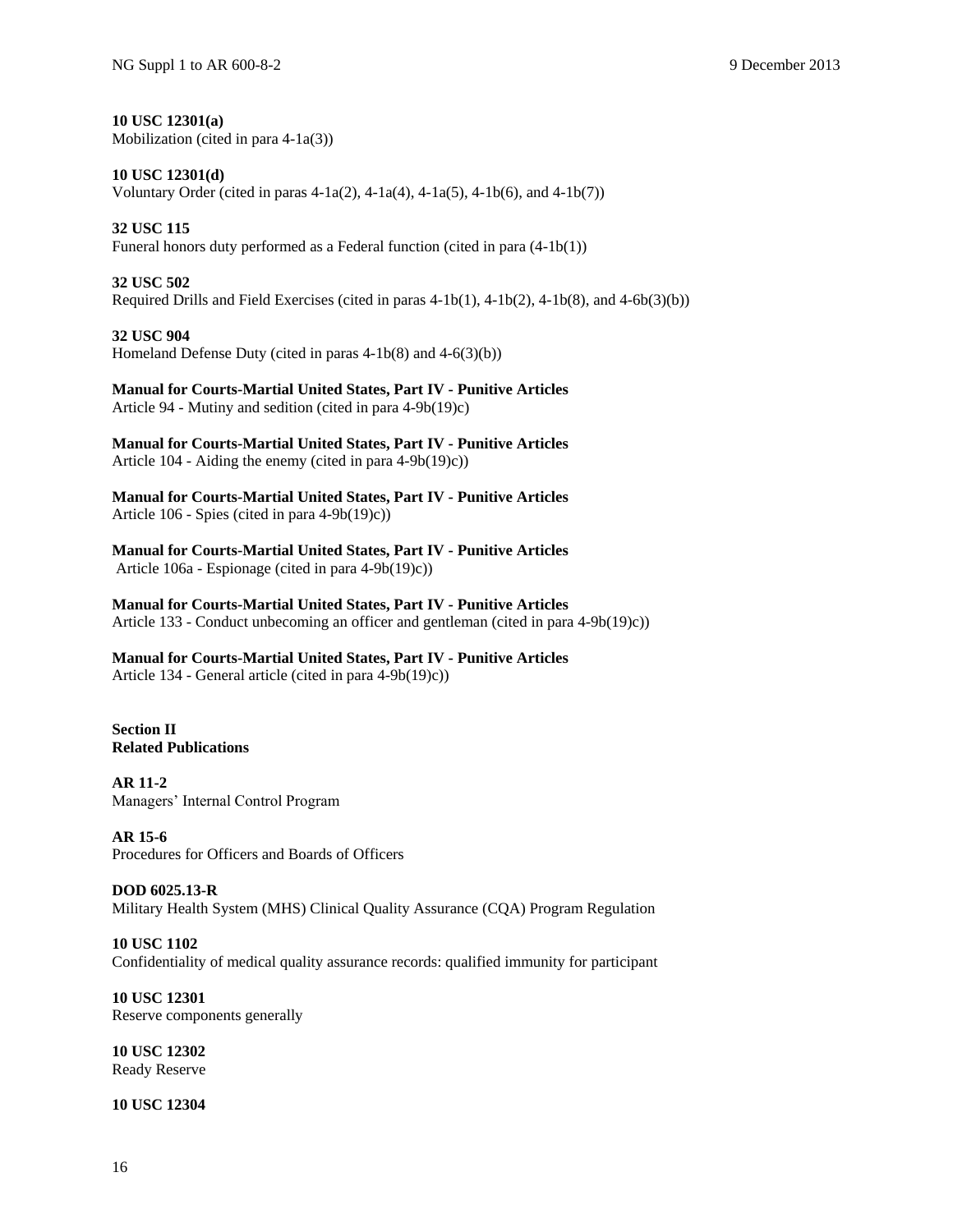Selected Reserve and certain Individual Ready Reserve members; order to active duty other than during war or national emergency

**10 USC 12306** Standby Reserve

**10 USC 12406** National Guard in Federal service

**10 USC Chapter 15** Insurrection

1**0 USC Chapter 47** Uniform Code of Military Justice

**10 USC Chapter 1407** Failure of Selection for Promotion and Involuntary Separation

**18 USC** Crimes and Criminal Procedures

**Section III Prescribed Forms**

This section contains no entries.

**Section IV Referenced Forms**

**DA Form 11-2** Internal control evaluation certification

**DA Form 268** Report to Suspend Favorable Personnel Actions (Flag)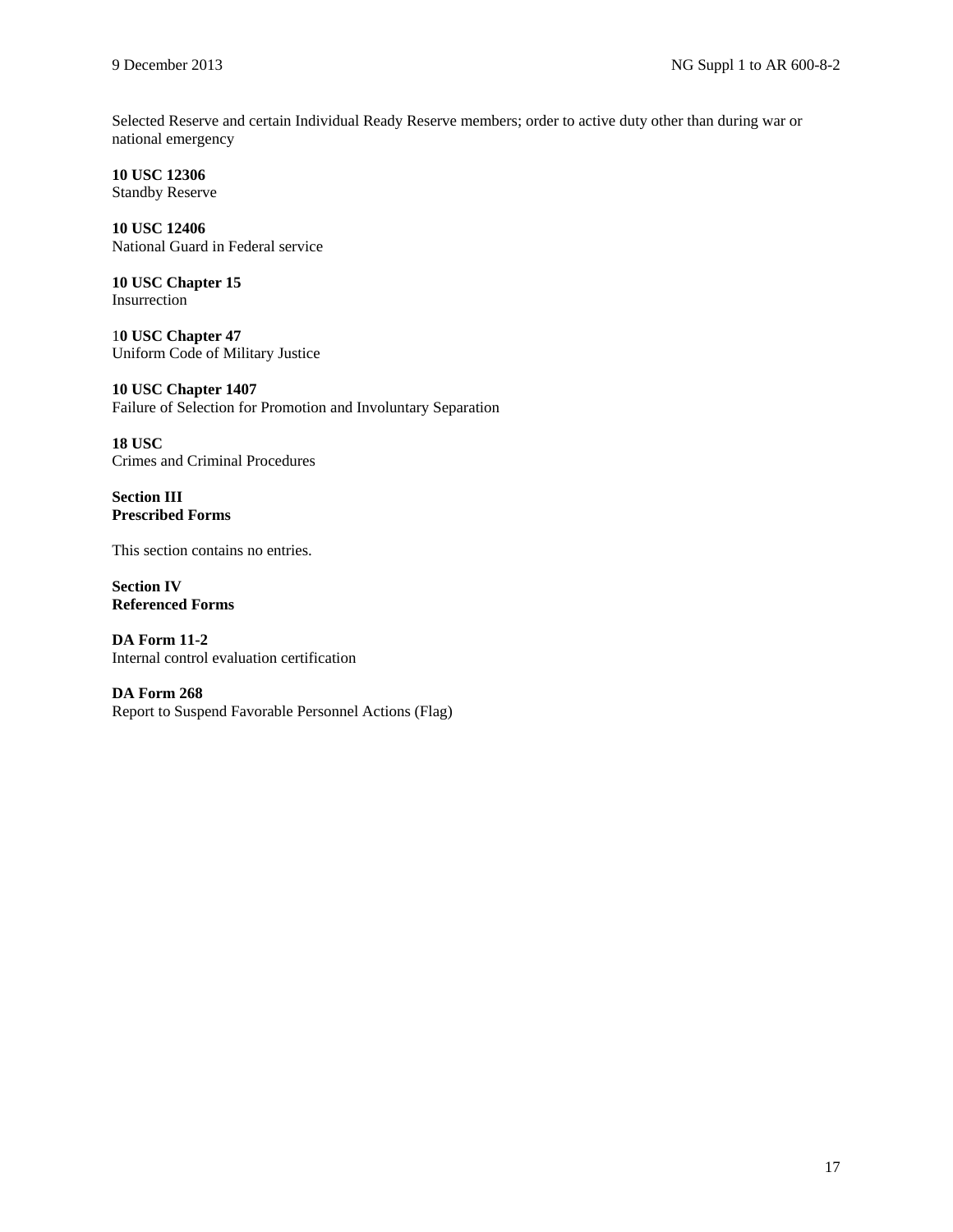#### **Appendix B**

#### **Internal Control Evaluation Checklist**

#### **B-1. Function**

The function covered by this evaluation is the management of Suspension of Favorable Personnel Actions (Flag).

#### **B-2. Purpose**

The purpose of this evaluation is to assist commanders, S-1s, G-1s, and State Adjutants General in evaluating the key internal controls listed below. It is not intended to cover all controls.

#### **B-3. Instructions**

Answers must be based on actual testing of key internal controls (for example, document analysis, direct observation, interviewing, sampling, simulation, or other). Answers that indicate deficiencies must be explained and the corrective action identified in supporting documentation. These internal controls must be evaluated at the unit and battalion level at least once every two years and at the brigade, division, and ARNG State Adjutant General levels at least once every five years. Certify that the evaluation has been conducted on DA Form 11-2 (Internal Control Evaluation Certification).

#### **B-4. Test questions**

*a*. Unit Commanders.

- (1) Are procedures in place to ensure only those with a need to know of a Flag are informed?
- (2) Are procedures in place to ensure favorable actions are not granted when prohibited by this regulation?
- (3) Is a Flag initiated immediately when it is determined a Soldier is under investigation or when a Soldier's status changes from favorable to unfavorable?
- (4) Is a separate Flag being initiated for each incident or action against, or investigation, concerning a Soldier?

(5) Are the DA Forms 268 being properly prepared and authenticated by the unit commander and forwarded with supporting documents to the designated HR specialist for:

(a) Coding in the HR system?

(b) Filing using ARIMS record number 600-8-2a1?

(6) Are all flagged Soldiers being counseled on the reason for the Flag, requirements for transfer and removal of the Flag, and actions prohibited by the Flag?

(7) Are unit commanders counseling flagged Soldiers immediately upon receipt of DA Forms 268 received from JFHQ-State or HRC, for State or HQDA initiated Flags?

(8) Are each Flag and monthly Flag report being reviewed to ensure each Flag is valid?

(9) After reviewing the Flag report, are commanders submitting updates with supporting documents to the designated HR specialist as required?

(10) Are Flags being removed immediately with a final report on DA Form 268, when a Soldier's status changes from unfavorable to favorable?

(11) Are closed DA Forms 268 being retained with supporting documents for one year on each final report, except Flags for weight control which will be retained for three years?

*b*. Battalion or equivalent commanders/S-1s.

- (1) Are procedures in place to ensure favorable actions are not granted when prohibited by this regulation?
- (2) Are S-1s providing Flag reports monthly to units for commanders' review and signature?
- (3) Are procedures in place to reconcile Flag reports with the following staff personnel?
	- (a) Judge Advocate or Paralegal NCO (investigations, adverse actions, separations, and discharges).
	- (b) Retention Noncommissioned Officer (bars to reenlistment and extension).
	- (c) Intelligence officer (S-2) (security violations, suspension of clearances).
	- (d) Unit Alcohol and Drug Coordinator (alcohol and substance abuse violations).
- (e) S-1 (assignments, schools and training, evaluations, promotions, Family Care Plans).
- (4) Is the S-1 validating accuracy of DA Forms 268 with supporting documents?

(5) Is the designated HR specialist entering and removing Flag codes from the HR system immediately upon receipt of DA Forms 268?

(6) Are procedures in place to ensure units do not remove Flags on Soldiers who are on a promotion or other selection list without approval of MPMO/G-1?

(7) Are procedures in place to ensure Soldiers are not reassigned to other units or separated with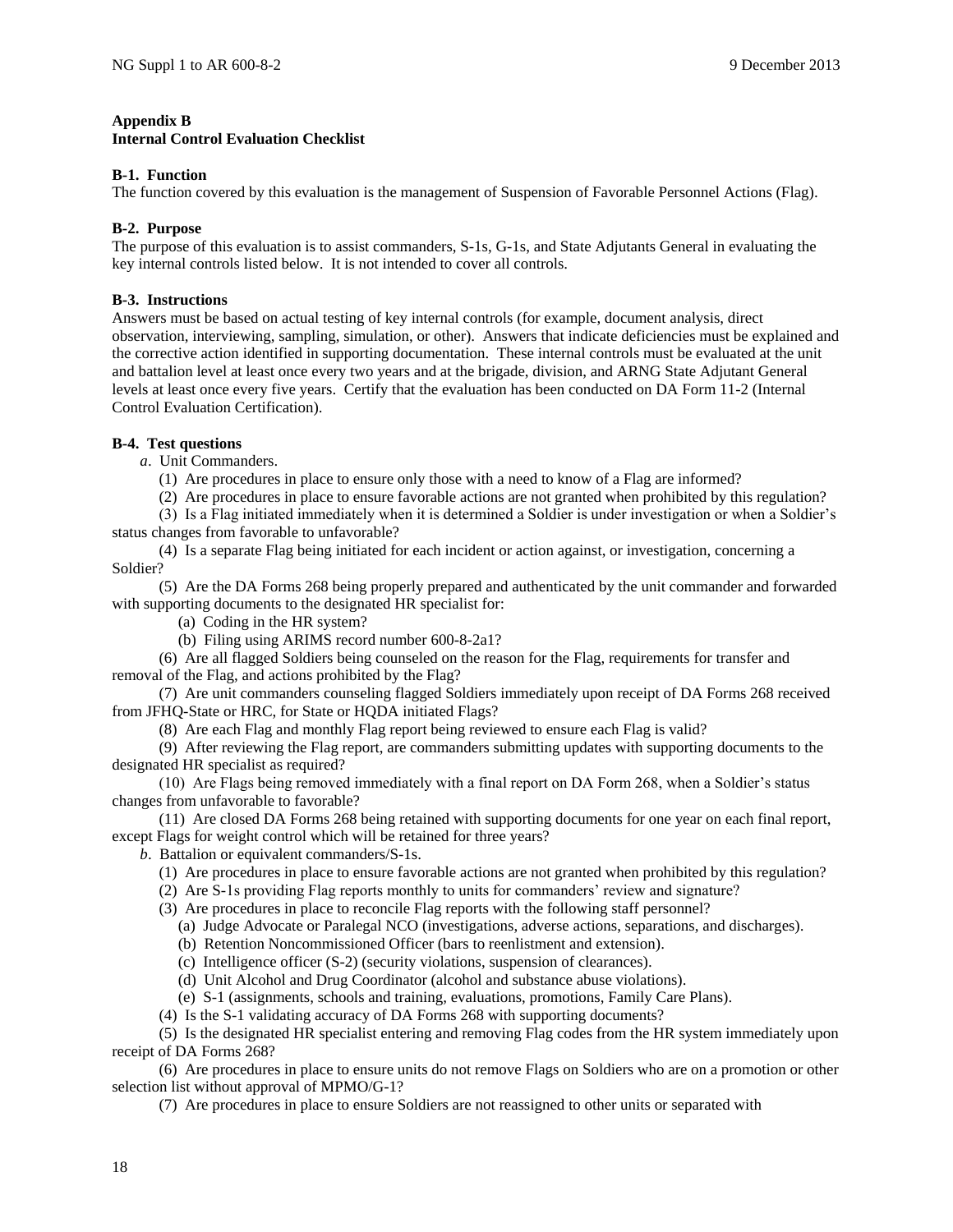non-transferable Flags?

(8) Are procedures in place to ensure transferable Flags and supporting documents are transferred to the Soldier's gaining unit or State?

(9) Are battalion or equivalent commanders reviewing and validating all Flags over six months old? *c*. Brigade or equivalent commanders and G-1s/S-1s.

(1) Are procedures in place to provide oversight of Flag management IAW AR 1-201 paragraph 3-2 Organization Inspection Programs?

(2) Are procedures in place to ensure favorable actions are not granted when prohibited by this regulation?

- (3) Are procedures in place to reconcile Flag reports with the following staff personnel?
	- (a) Judge Advocate or Paralegal NCO (investigations, adverse actions, separations, and discharges).
	- (b) Retention Noncommissioned Officer (bars to reenlistment and extension).
	- (c) Intelligence officer (S-2) (security violations, suspension of clearances).
	- (d) Unit Alcohol and Drug Coordinator (alcohol and substance abuse violations).
	- (e) S-1 (assignments, schools and training, evaluations, promotions, Family Care Plans).
- (4) Is the S-1 validating accuracy of DA Forms 268 with supporting documents?

(5) Is the designated HR specialist entering and removing Flag codes from the HR system immediately upon receipt of DA Forms 268?

(6) Are procedures in place to ensure units do not remove Flags on Soldiers who are on a promotion or other selection list without approval of MPMO/G-1?

(7) Are procedures in place to ensure Soldiers are not reassigned to other units or separated with nontransferable Flags?

(8) Are procedures in place to ensure transferable Flags and supporting documents are transferred to the Soldier's gaining unit or State?

(9) Are brigade or equivalent commanders reviewing and validating all Flags over six months?

- *d*. State Adjutants General and MPMO/G-1s.
	- (1) Are procedures in place to provide oversight of Flag management?
	- (2) Are procedures in place to reconcile Flag reports with the following staff personnel?
		- (a) Staff Judge Advocate (investigations, adverse actions, separations, and discharges).
		- (b) Recruiting and Retention Commander (bars to reenlistment and extension).
		- (c) G-1(Selective Reserve Incentive Program, Tuition Assistance, and Education Incentives).
		- (d) G-2 (security violations, suspension of clearances).
		- (e) G-3 (training and education opportunities, deployability).
		- (f) State Alcohol and Drug Control Officer (alcohol and substance abuse violations).

(3) Are procedures in place to ensure Soldiers are not reassigned to other units, transferred to other States, or separated with non-transferable Flags?

(4) Is the designated HR specialist:

- (a) Entering or removing Flag codes from the HR system immediately upon receipt of DA Forms 268?
- (b) Ensuring that Flags are not filed in the AMHRR.

(5) Are procedures in place to ensure that supporting documents of closed Flags for special interest programs have been filed or retained for file as required?

(6) Are procedures in place to ensure units do not remove Flags on Soldiers who are on a promotion or other selection list without approval of MPMO/G-1?

(7) Are procedures in place to ensure Soldiers are not reassigned to other units or separated with non-transferable Flags?

(8) Are procedures in place to ensure transferable Flags and supporting documents are transferred to the Soldier's gaining State?

(9) Are MPMO/G-1s reviewing Flag reports?

#### **B-5. Comments.**

To improve this review tool, submit comments to Chief, National Guard Bureau, ATTN: ARNG-HRP, 111 South George Mason Drive, Arlington, VA 22204-1373.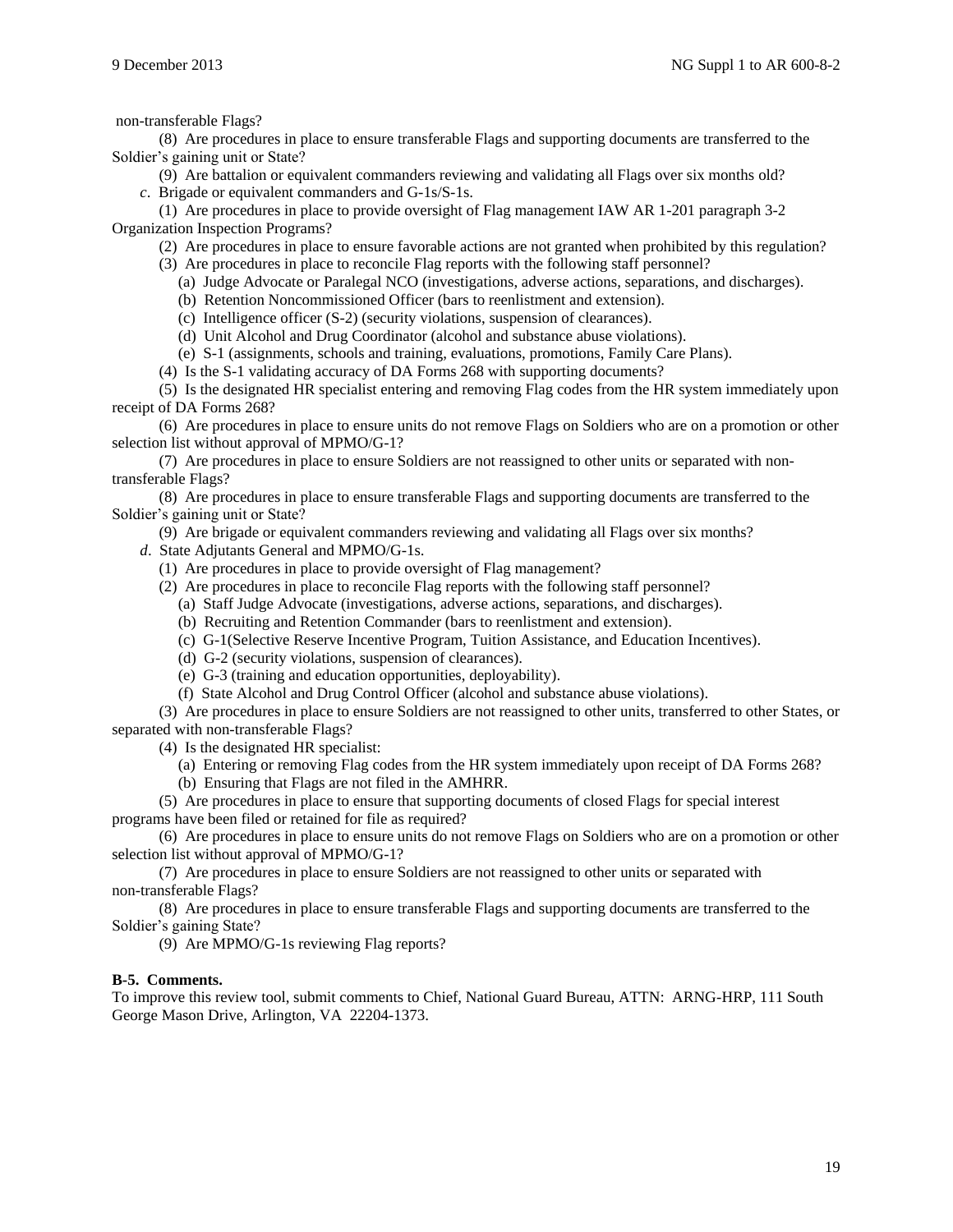**Glossary Abbreviations**

**AD** Active Duty

**ADOS** Active Duty for Operational Support

**ADT** Active Duty for Training

**AGR** Active Guard/Reserve

**AMHRR** Army Military Human Resource Record

**APFT** Army Physical Fitness Test

**ARNG** Army National Guard

**ARNG G-1** Army National Guard G-1 (Army Directorate, National Guard Bureau)

**ARNGUS** Army National Guard of the United States

**ASAP** Army Substance Abuse Program

**AT** Annual Training

**CCF** Central Clearance Facility

**CNGB** Chief, National Guard Bureau

**CONUS** Continental United States

**DA** Department of the Army

**ETS** Expiration of Term of Service

**FTNGD** Full-Time National Guard Duty

**FTNGD-CD** Full-Time National Guard Duty-Counterdrug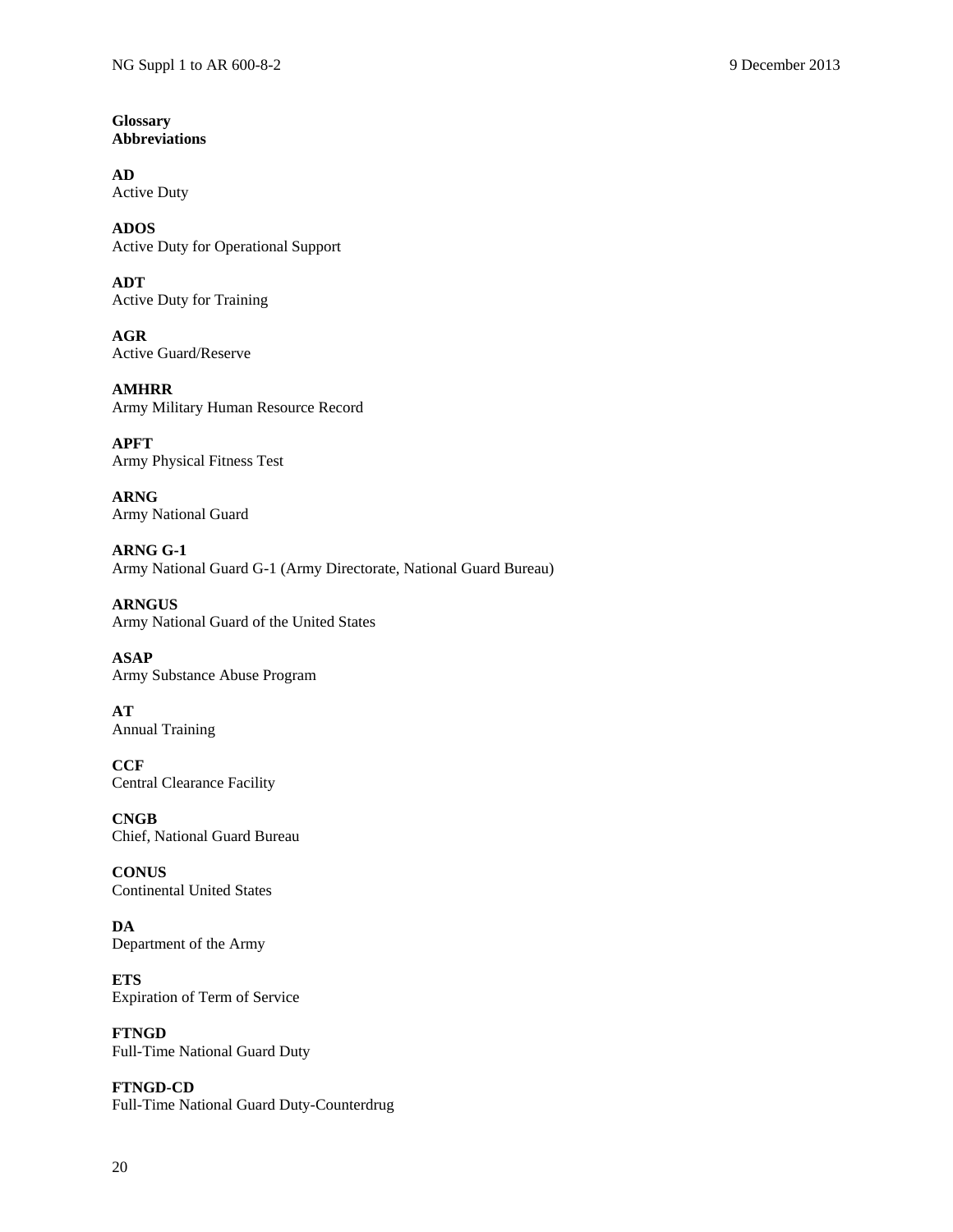**FTNGD-OS** Full-Time National Guard Duty-Operational Support

**FTNGD-TNG** Full-Time National Guard Duty-Training

**HQDA** Headquarters, Department of the Army

**IADT** Initial Active Duty for Training

**IAW** In Accordance with

**IDT** Inactive Duty Training

**MOS** Military Occupational Specialty

**MPMO/G-1** Military Personnel Management Officer/G-1

**MRD** Mandatory Removal Date

**NCOER** Noncommissioned Officer Evaluation Report

**NGB** National Guard Bureau

**OCONUS** Outside Continental United States

**OER** Officer Evaluation Report

**POC** Point of contact

**SFPA** Suspension of Favorable Personnel Actions (Flag)

**SIDPERS** Standard Installation/Division Personnel System-ARNG

**TAG** The Adjutant General

**UCMJ** Uniform Code of Military Justice

**UPS** Unit Personnel System